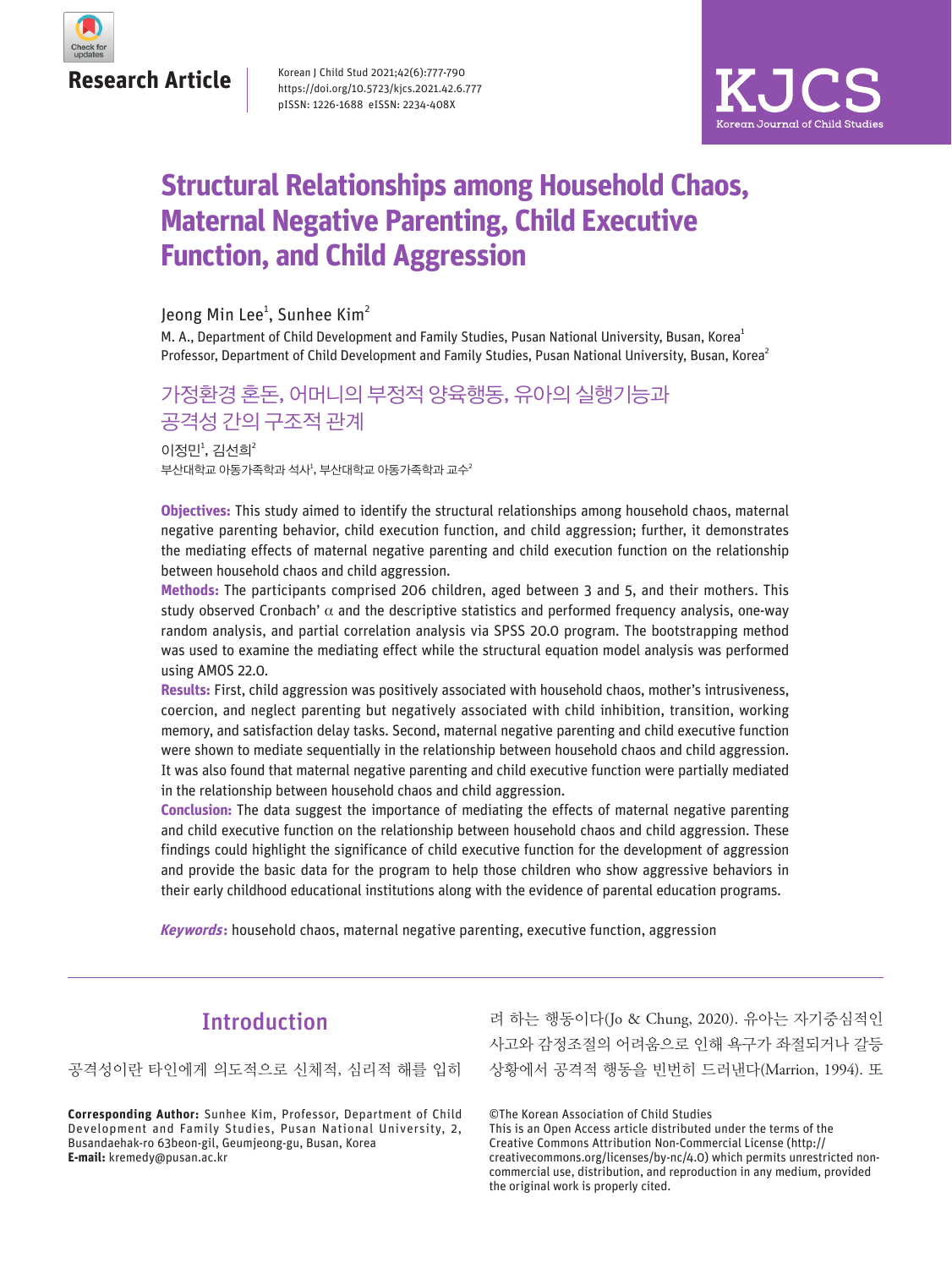한 유아기는 영아기와 달리 의도를 가지고 상대방을 때리거나 고함을 지르는 공격적 행동이 나타나는 시기이다(C. Y. Choi, 2019). 이 시기에 높은 수준의 공격성을 보이는 유아는 사회적 기술의 부족으로 인해 또래 집단으로부터 배척되며 유아교육 기관 적응에도 어려움을 갖는다(Kim, H. J, & Kim, Y. H. 2011; Jeong & Lee, 2014). 더구나 공격성은 지속적이고 안정적인 특 성이 있어서 유아기의 높은 공격성은 이후 청소년기 비행과 품행장애 등의 부적응 행동으로 이어질 수 있다(Broidy et al., 2003). 그러므로 공격성에 대한 조기 개입 방안으로서, 유아기 공격성에 영향을 미치는 요인들을 확인하고 그 관련성을 규명 하는 것은 무엇보다 중요하다.

이러한 필요성에 의해 유아의 공격성에 영향을 미치는 다 양한 요인들에 대한 연구들이 진행되어왔다. 유아기 공격성에 대한 선행연구를 살펴보면 유아 개인적 요인으로 기질(Moon & Hong, 2013), 자기조절(Youn, Kang, & Lee, 2005), 실행기능 (Y. S. Kong, 2012) 등이 있고, 환경적 요인으로는 가정환경 혼 돈(Coldwell, Pike, & Dunn, 2006), 어머니의 양육행동(Kim & Shin, 2020), 어머니 양육스트레스(Oh & Yeon, 2018) 등이 있다.

유아의 공격성에 영향을 미치는 환경적 요인 중 가정환경은 유아가 출생 후 접하는 일차적 환경으로 가장 직접적이고 중대 한 영향을 미친다. 일반적으로 가정환경은 유아의 발달을 촉 진하는 물리적, 심리적 자극을 제공하는데, 이러한 자극이 얼 마나 일관성 있고 적절하게 제공되는가에 따라 유아의 발달 양 상은 달라진다. 최근 몇몇 연구자들(Hardaway, Wilson, Shaw, & Dishion, 2012; Volckaert, & Noel, 2018)은 가정환경 혼돈이 유 아의 공격성에 미치는 영향에 주목하고 있다. 가정환경 혼돈 (household chaos)은 구조화되지 않은 환경에서 과도한 자극이 유발되는 상태로 시간적, 공간적 무질서함으로 인해 예측이 불 가능한 상태를 의미한다(Coldwell, Pike, & Dunn, 2006; Kang & Park, 2020; Vernon-Feagans, Willoughby, Garrett-Peters, & The Family Life Project Key Investigators, 2016). 즉 필요 이상의 과잉 자극이 존재하는 상태로 높은 수준의 청각적 소음, 구조화되지 않은 상태, 지나치게 빠른 생활 속도, 정돈되지 않은 공간 등을 특징으로 한다. 선행연구에 따르면 유아의 발달 영역 중 공격 성이 가정환경 혼돈과 가장 높은 관련성을 나타내었으며, 내재 화 문제행동 보다 외현화 문제행동에 더 많은 영향을 미친 것으 로 확인되었다(Dumas et al., 2005). 또한 가정환경 혼돈은 루틴 (routine)의 결핍과도 관련 있다. 루틴이란 일과의 순서가 정해 진 상태로 매일 반복되는 규칙적인 행동으로 정의된다(Sytsma et al., 2001). 일상생활 속 루틴은 유아에게 심리적 안정감을 제 공함으로써 충동성 수준을 낮추고(Pruitt, 1998), 반복되는 규칙

적인 행동은 유아가 일상 규칙을 습득하거나 사회적 규칙을 내 면화하도록 하여 공격성 수준을 낮춘다(Sytsma et al., 2001). 반 면 과도한 자극이 존재하고 무질서한 가정환경은 유아의 공격 성을 유발할 수 있다. 가정환경 혼돈에 지속적으로 노출된 유아 는 과도한 자극으로 인해 집중력이 저하되어 오히려 사회적 단 서에 민감하게 반응하지 못하고, 부정적인 정서가 쉽게 유발되 어 높은 수준의 공격성을 보였다(Dumas et al., 2005).

가정환경 혼돈은 유아의 공격성에 직접적인 영향을 미치 기도 하지만, 어머니의 양육행동을 통해 간접적인 영향을 미 친다(Mills-Koonce, 2016). 가정환경이 무질서하고 예측이 불 가능할수록 어머니는 정신적, 육체적 피로를 경험하면서 자 녀 양육에 어려움을 겪고, 자녀와의 지속적인 상호작용에 참 여할 기회가 감소 된다. 가정환경의 혼돈 수준이 높은 가정의 어머니는 긴장과 스트레스로 인해 자녀의 요구에 민감하게 반 응하지 않고 양육에 적극적으로 참여하려는 동기가 낮아 자녀 를 온정적으로 대하지 않는 등 부정적인 양육행동을 나타냈다 (Dumas et al., 2005; Vernon-Feagans et al, 2012; Vernon-Feagans et al, 2016). 어머니의 부정적인 양육행동은 자녀의 행동을 간 섭하거나 지시하는 개입적 양육행동, 자녀에게 신체적으로 처벌을 하거나 화를 내는 강압적 양육행동과 자녀를 돌보지 않고 무관심으로 대하는 방임적 양육행동을 의미한다(J. Na, 2012). 이러한 어머니의 부정적 양육행동은 유아의 공격성을 증가시킨다(Choi & Moon, 2016). 어머니로부터 적절한 애정 과 관심을 받지 못한 유아는 좌절감을 경험하고, 이러한 좌절 감은 대인관계에서 적대적이고 공격적인 행동으로 나타났다 (Kim & Doh, 2001). 또한 어머니가 자녀의 감정을 자유롭게 표현하지 못하도록 하는 경우 유아는 자신의 억압된 감정을 공격적인 행동으로 표출하였다(Choi & Moon, 2016). 따라서 가정환경 혼돈은 어머니의 부정적 양육행동을 매개하여 유아 의 공격성에 간접적인 영향을 줄 것이라 예상할 수 있다.

한편 유아의 공격성은 자신의 행동을 스스로 통제하고 결 정할 수 있는 개인 내적 능력에 따라 달라진다. 최근 연구자 들(Kim & Shin, 2020; O'Toole, Monks, & Tsermentseli, 2017) 은 유아의 공격성을 감소시킬 수 있는 유아의 실행기능에 주 목하고 있다. 실행기능이란 자신의 생각과 행동을 의식적 으로 관리·통제하고 목표를 성취하기 위해 적절한 문제 해 결 전략을 계획하고 유지하는 고차원적인 인지능력이다 (Welsh, Pennington, & Grosser, 1991). 실행기능은 인지적 실행 기능(cool executive function)과 정서적 실행기능(hot executive function)으로 분류된다(Zelazo & Muller, 2002). 인지적 실행기 능은 비맥락적이고 중립적인 상황에서 요구되는 반면, 정서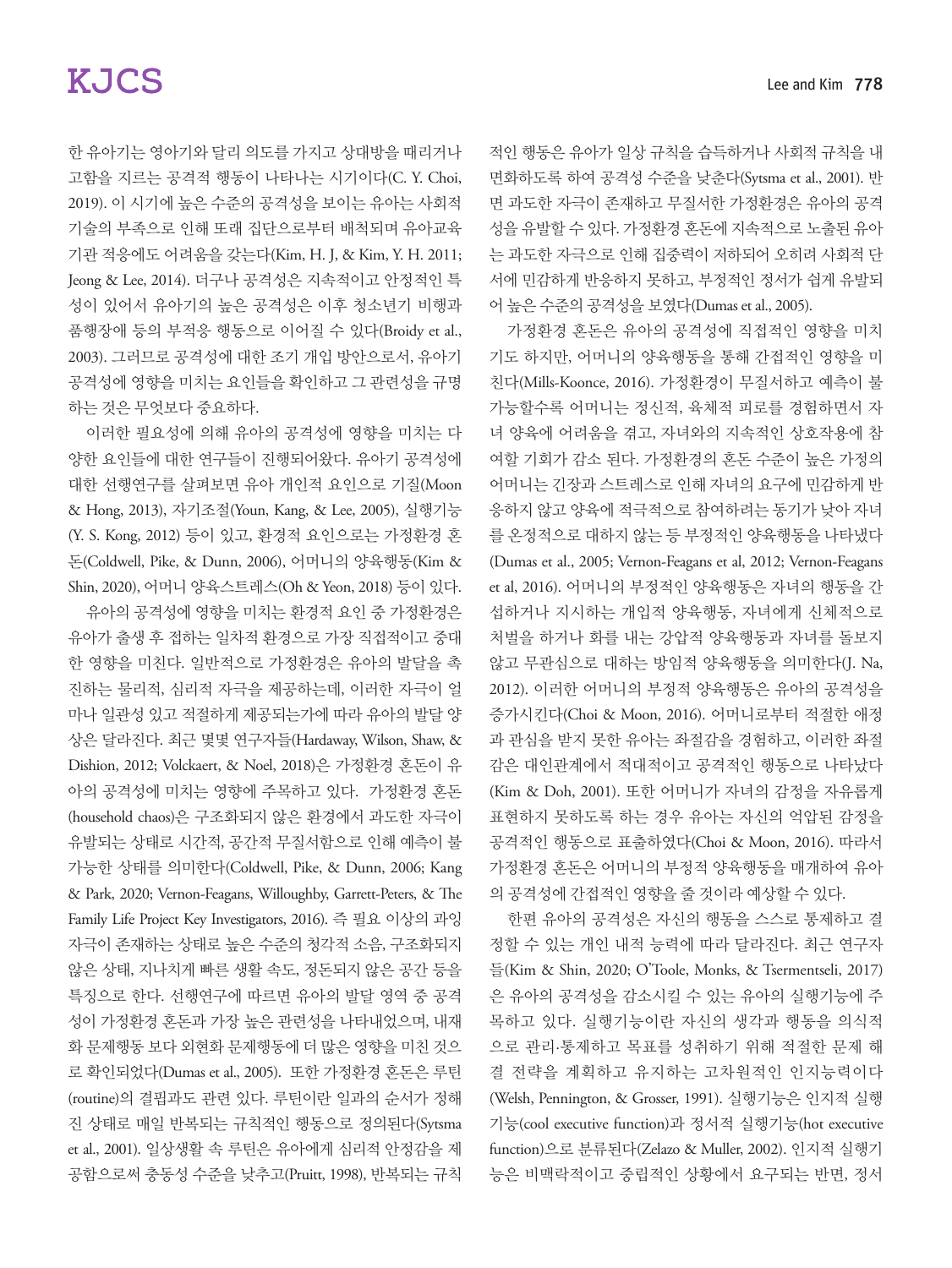적 실행기능은 정서 및 동기와 같은 맥락에서 발현되는 능력 이다(Zelazo & Muller, 2002). 이러한 실행기능은 전두엽 발달 과 관련이 있으며 생후 1년부터 청소년기까지 지속적으로 발 달하는데, 만 3세에서 만 5세까지 해당하는 유아기는 전두엽 의 급격한 발달과 함께 실행기능이 급속하게 발달한다(Garon, Bryson, & Smith, 2008). 실행기능이 낮은 유아는 자신의 행동 을 억제하거나 갈등을 해결하는 능력이 부족하여 타인을 공격 하거나 괴롭히는 행동을 더 많이 보였으며(Y. S. Kong, 2012), 타인의 의도를 적대적으로 해석하는 경향이 있고 문제 해결을 위한 계획능력이 저하되어 공격적인 행동을 더 많이 보였다 (Ellis, Weiss, & Lochman, 2009). 이는 자신의 사고와 행동을 통 제하고 문제 해결 전략을 계획하는 인지능력인, 실행기능 수 준이 낮은 유아는 자신의 욕구가 충족되지 않는 상황에서 타 인을 밀치고 때리는 등의 공격성을 보이기 쉬움을 의미한다.

유아의 공격성에 영향을 미치는 실행기능 또한 가정환경의 특성에 따라 달라진다. 유아가 혼란스런 가정환경에 노출될 경 우 지속적인 스트레스를 경험하는데 이는 전전두엽 피질의 구 조적, 기능적 변화를 초래함으로써 실행기능 발달을 어렵게 한 다(Volckaert & Noel, 2018). 또한 무질서하고 과도한 자극이 있 는 가정환경에 노출된 유아는 환경을 통제하는데 실패를 자주 경험함으로써 환경을 통제할 수 없다는 무력감을 가지게 되고, 이는 자신의 사고를 조절하고 유지하는 능력인 실행기능의 발 달에도 부정적인 영향을 미쳤다(Evans & Stecker, 2004). 환경 과부화 이론(environmental load theory)에 따르면, 사람은 자극 을 처리하는 능력에 한계가 있어 많은 주의를 기울여야 하거나 예측 불가능한 자극이 많아질수록 정보를 효율적으로 처리하 기 어렵다(Millgram, 1970). 특히 어린 유아는 관련 없는 자극을 변별하는 능력이 부족하고(Evans & Wachs, 2010), 과도한 자극 을 걸러내기 위한 전략을 생성하고 선택하여 사용하는 데 어려 움이 있어(Wachs & Evans, 2010), 가정환경 혼돈으로 인한 부정 적인 영향이 더 크게 작용할 가능성이 높다.

또한 가정환경 혼돈과 더불어 어머니의 부정적 양육행동 은 유아의 실행기능 발달을 저해한다. 어머니의 지나친 통제 와 개입은 유아가 스스로 탐색할 수 있는 기회를 제한하여 실 행기능 발달을 지연시킨다(Graziano, 2009). 또한 어머니가 무 관심하거나 방임적인 양육행동을 하는 경우 유아는 실행기 능 과제에서 주의가 산만하여 낮은 수행능력을 보였다(Bernie, Carlson, & Whippler, 2010). 따라서 개입적이고 강압적이거나 방임적인 어머니의 양육행동은 유아의 실행기능에 부정적인 영향을 미침을 알 수 있다. 그리고 앞서 서술한 바와 같이 가정 환경 혼돈은 어머니로 하여금 부정적 양육행동을 할 가능성을 높인다. 가정환경 혼돈 수준이 높을수록 어머니는 자녀의 행 동을 지나치게 간섭하고, 강압적이거나 자녀를 돌보지 않는 경향이 있다(Dumas et al., 2005; Vernon-Feagans et al., 2016). 따 라서 가정환경 혼돈은 유아의 실행기능에 직접적인 영향을 주 는 동시에 어머니의 부정적 양육행동을 매개하여 유아의 실행 기능에 영향을 미칠 것으로 예상할 수 있다.

종합해보면 가정환경 혼돈이 어머니의 부정적 양육행동과 유아의 실행기능을 매개하여 유아의 공격성에영향을 미치는 것 을 예상할 수 있다. 즉 자극과 무질서 수준이 높고, 자녀로 하여 금 일상 활동을 예측하기 어렵게 하는 가정환경 혼돈은 유아의 공격성 발달에 직접적인 영향을 미칠 뿐만 아니라 가정환경 혼 돈은 어머니의 부정적인 양육행동을 유발하고 이는 다시 유아 의 실행기능 발달을 저해함으로써 유아의 공격성에 간접적인 영 향을 미칠 것으로 예상된다. 선행 연구들은 가정환경 혼돈, 어머 니의 부정적 양육행동, 유아의 실행기능 각각이 공격성에 미치 는 개별적인 영향을 확인하거나, 이들 변인 중 일부 변인들 간의 매개관계를 부분적으로 검증하였다. 따라서 본 연구에서는 가 정환경 혼돈이 유아의 공격성에 이르는 과정에 관여하는 어머니 의 부정적 양육행동과 유아의 실행기능의 매개적 역할을 통합 적으로 확인함으로써 가정환경 혼돈으로 인한 유아의 공격성을 예방하고 감소시키기 위한 방안을 제시하고자 한다.

본 연구는 선행연구에 근거하여 다음과 같이 연구문제와 가설적 연구모형을 설정하였다(Figure 1).

#### 연구문제 1

가정환경 혼돈, 어머니의 부정적 양육행동, 유아의 실행기능 그리고 공격성 간의 관계는 어떠한가?

#### 연구문제 2

가정환경 혼돈과 유아의 공격성 간의 관계에서 어머니의 부 정적 양육행동과 유아의 실행기능이 매개하는가?



*Figure 1.* Hypothesized Study Model.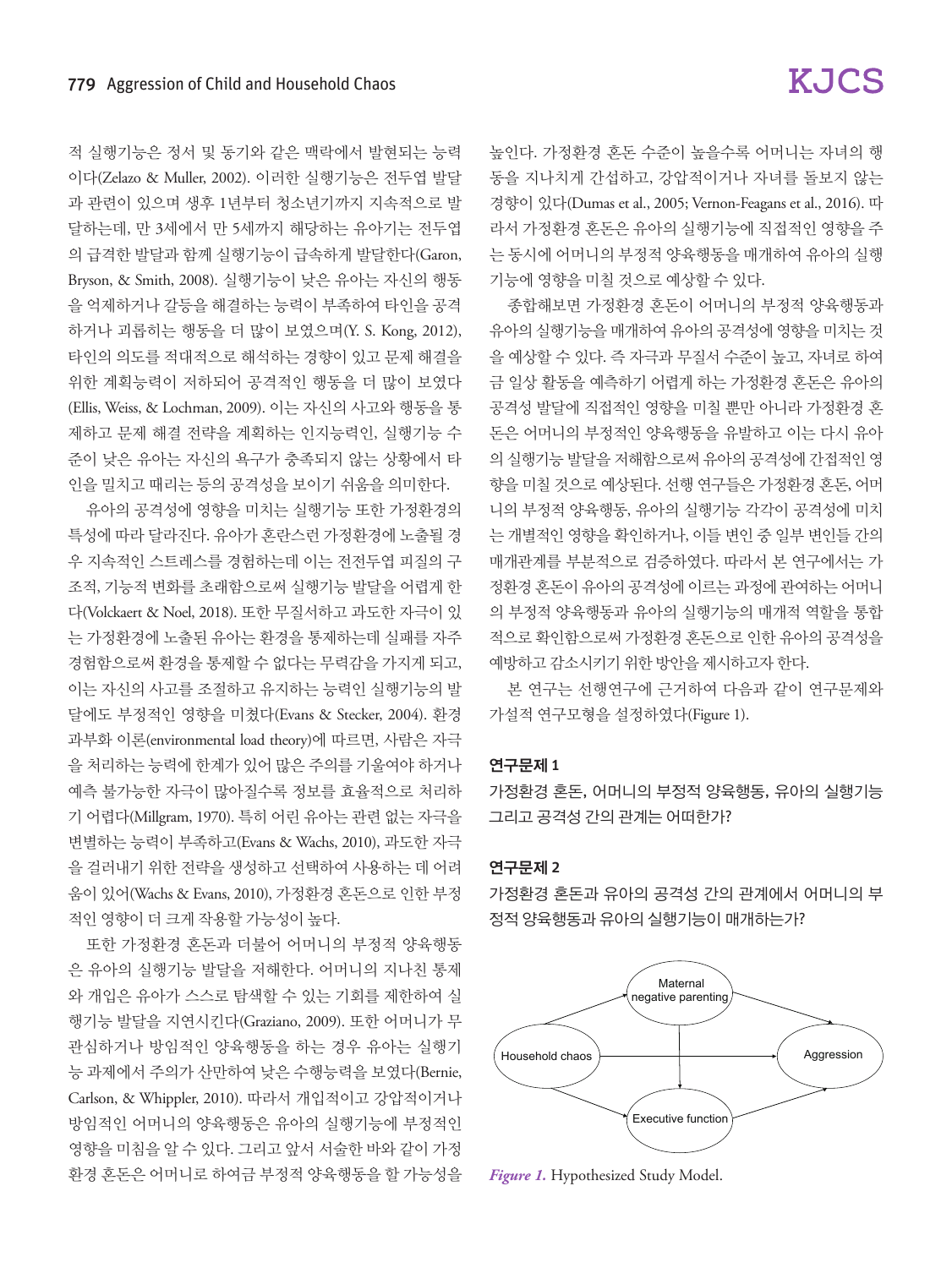## Methods

## 연구대상

본 연구의 대상은 어린이집에 재원하고 있는 만 3, 4, 5세 남녀 유아 총 206명(남아 120명, 여아 86명)과 그들의 어머니이다. 연구대상자의 일반적 특성을 살펴보면, 유아의 연령은 만 3세 60명(29.1%), 만 4세 63명(30.6%), 만 5세 83명(40.3%)이었고, 성별은 남아 120명(58.3%), 여아 86명(41.7%)이었다. 어머니 의 연령은 36-40세가 100명(48.5%)으로 가장 많았고, 어머니 의 학력은 대학교 졸업이 100명(48.5%)으로 가장 많았다. 어 머니의 직업은 무직, 학생, 가정주부가 83명(40.3%)으로 가장 많았고, 그 뒤로 일반회사, 공공기관, 공무원이 41명(19.9%)등 이 있었다. 가정의 월평균소득은 501만원 이상이 92명(44.7%) 으로 가장 많았다.

## 연구도구

### 유아의 공격성

유아의 공격성을 측정하기 위해 Achenbach와 Rescorla(2000) 가 개발한 유아 행동평가척도(Korean Child Behavior Checklist [CBCL]) 1.5-5를 Y. A. Kim 등 (2009)이 표준화한 한국판 유아 행동평가척도(Korean Child Behavior Checklist [K-CBCL])1.5-5 척도 중 공격성에 해당하는 19문항을 사용하였다. 각 문항은 유아의 어머니가 평정하였으며 3점 척도로 구성되어 있다. 점 수가 높을수록 유아의 공격성이 높은 것을 의미한다. 문항을 살펴보면 "가족이나 다른 아이의 물건을 부순다.", "싸움을 많 이 한다.", "화가 나 보인다." 등이 있다. 본 도구의 Cronbach's α 계수는 .87로 나타났다.

## 가정환경 혼돈

가정환경 혼돈을 측정하기 위해 Matheny, Wachs, Ludwig 그 리고 Phillips (1995)가 개발한 가정환경 혼돈 척도(Confusion, Hubbub, and Order Scale [CHAOS])를 D. Y. Kang과 J. H. Park (2020)가 번안한 척도를 사용하였다. 이 척도는 총 15문항으로 구성되어 있으며 이 중 질서를 나타내는 7개의 문항은 역채점 하였다. 각 문항은 유아의 어머니가 측정하였으며 4점 척도로 구성되어 있다. 총점이 높을수록 가정환경 혼돈 수준이 높음 을 의미한다. 문항을 살펴보면 "우리는 항상 서두르는 것처럼 보인다", "우리가 무엇을 계획하든지 간에 거의 그대로 진행 되지 않는다.", "우리는 아침에 일어나서 함께하는 규칙적인 일과가 있다." 등이 있다. 본 도구의 Cronbach's α 계수는 .80으 로 나타났다.

## 어머니의 부정적 양육행동

어머니의 부정적 양육행동을 측정하기 위해 S. H. Lee (2012) 가 개발한 학령기 자녀를 둔 부모의 양육행동 척도를 J. H. Na (2012)가 유아기 자녀를 둔 부모용으로 수정한 척도를 사용하 였다. 본 척도에서 부정적 양육행동에 해당하는 개입적 양육 행동(9문항), 강압적 양육행동(7문항), 방임적 양육행동(10문 항)을 사용하였다. 각 문항은 유아의 어머니가 측정하였으며 4점 척도로 구성되어 있다. 총점이 높을수록 어머니가 개입적 이고 강압적이며 방임적인 양육행동을 많이 보임을 의미한다. 개입적 양육행동의 문항을 살펴보면 "아이의 행동에 대해 지 적을 많이 한다.", "아이의 실수에 대해 비난을 한다." 등이 있 으며, 강압적 양육행동의 문항에는 "이유를 설명하기 보다는 벌로써 아이를 지도한다.", 아이가 잘못된 행동을 할 때 고함 을 지른다." 등이 있다. 방임적 양육행동의 문항내용은 "아이 에 대해 관심이 없어서 칭찬하거나 혼내는 일이 없다.", "아이 가 어떤 생각을 하고 있는지에 대해 관심이 없다." 등이 있다. 본 도구의 Cronbach's α 계수는 전체 .88, 개입 .86, 강압 .84, 방 임 .81로 나타났다.

## 유아의 실행기능

유아의 실행기능을 측정하기 위해 인지적 실행기능 영역인 인지적 억제, 인지적 전환, 그리고 작업기억과 정의적 실행기 능 영역인 만족지연 과제를 실시하였다.

et M 유아의 인지적 억제 능력을 측정하기 위해 Gerstadt, Hong과 Diamond (1994)가 개발한 낮-밤 과제(Day-Night)를 사 용하였다. 이 과업은 유아가 우세한 인지적 반응을 얼마나 억 제할 수 있는지 측정하는 검사이다. 유아는 해 그림카드를 보 면 밤이라고 해야 하고, 달 그림카드를 보면 낮이라고 말해야 한다. 과제는 4번의 연습시행과 16번의 본 시행으로 이루어진 다. 유아가 이해했다고 판단되면 16장의 카드를 순서대로 제 시한다. 16번의 시행에서 유아가 지시대로 맞게 대답한 횟수 를 기록 하여 채점하며, 총점의 범위는 0-16점이다. 점수가 높 을수록 유아의 인지적 억제 능력이 높음을 의미한다.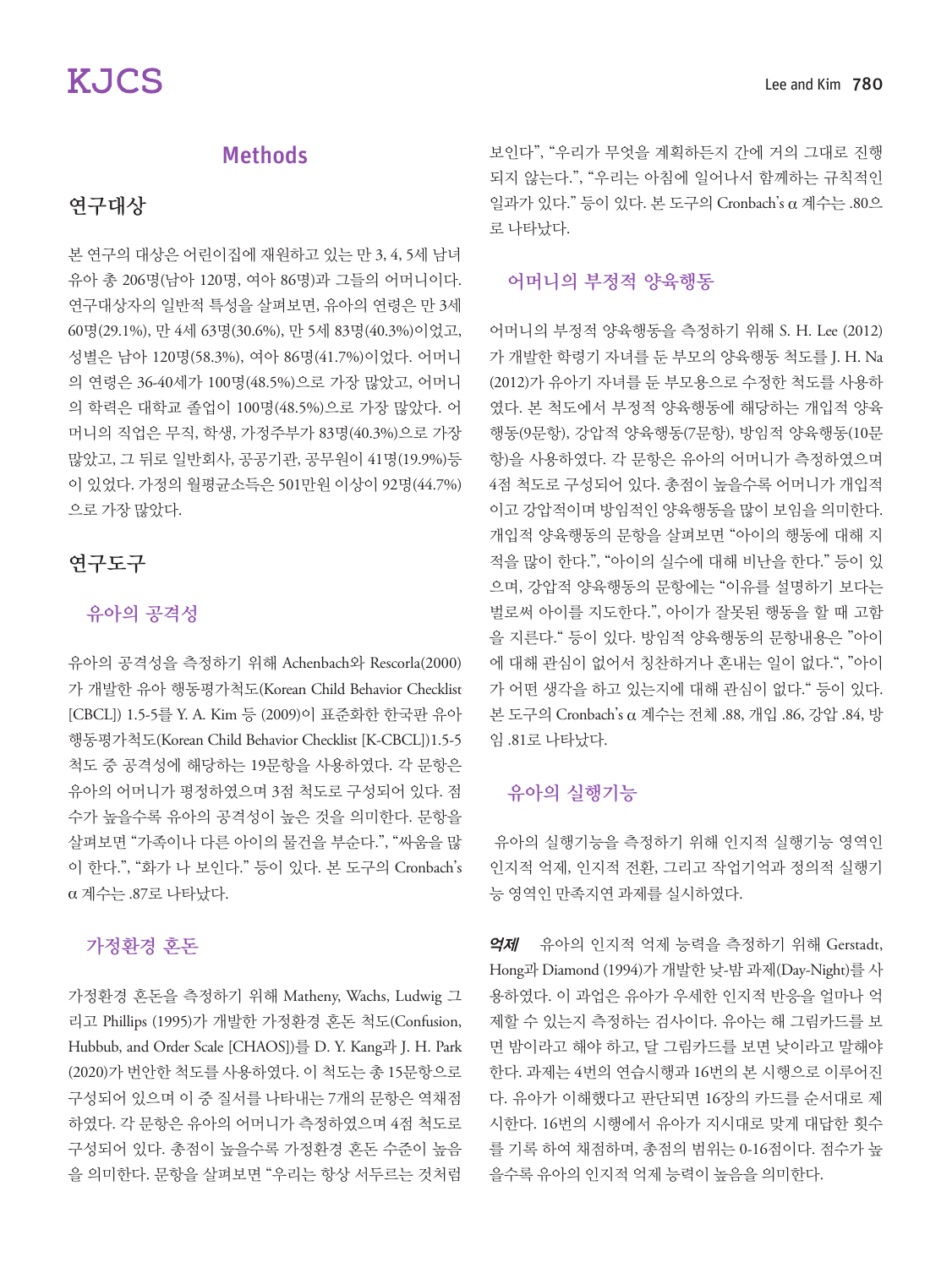전환 유아의 인지적 전환능력을 측정하기 위해 Frye, Zelazo 와 Palfai (1995)의 카드분류과제(Dimensionnal Change Card Sort Task [DCCS])를 사용하였다. 검사는 총 세 가지 규칙으로 진행되었다. 첫 번째 규칙은 색 범주로 카드를 분류하게 하고, 두 번째 규칙은 모양 범주로, 세 번째 규칙은 앞의 두 가지 방 법에 테두리 범주를 추가하여 테두리가 있으면 색으로 분류 하고, 테두리가 없으면 모양 범주에 따라 카드를 분류하게 하 였다. 과제를 시행하기 전에 반복하여 설명하는 시간을 가진 후 유아가 내용을 이해하는지를 확인한 이후 검사를 실시하였 다. 색과 모양 규칙은 각 6회 연속으로 시행하고 테두리 규칙 은 12회 연속으로 시행하였다. 유아가 규칙에 맞게 분류하면 1점, 실패하면 0점을 부여하였다. 색과 모양 규칙에 따른 점수 범위는 각 0점에서 6점으로, 합산하면 0점에서 12점의 범위를 갖는다. 테두리 규칙에 따른 점수는 0점에서 12점의 범위를 가지며, 색과 모양, 테두리 규칙에 따른 점수를 모두 합산하면 총점의 범위는 0에서 24점으로 점수가 높을수록 유아의 인지 적 전환 능력이 뛰어남을 의미한다.

작업기억유아의 작업기억을 측정하기 위해 Diamond와 Taylor (1996)의 과제를 Hughes (1998)가 변형하고, 국내에서 J. Kim (2013)이 사용한 8개 상자과제를 사용하였다. 색깔 종이 컵을 4개씩 2줄로 배열한 후, 유아가 보는 앞에서 지우개를 한 개씩 각 종이컵에 넣은 후 유아에게 색깔 종이컵에 든 지우개 를 모두 찾는 게임이라고 소개한다. 유아가 원하는 색의 종이 컵을 하나 뒤집어 지우개를 꺼내도록 한다. 유아가 지우개를 꺼내면 검사자는 그 자리에 종이컵을 덮은 후 다시 뒤집어 종 이컵 안에 지우개가 없음을 확인시켜준다. 본 검사는 유아가 이미 지우개를 꺼낸 하나의 종이컵을 제외한 7개 지우개가 종 이컵에 들어 있는 상태에서 시작한다. 유아가 종이컵을 선택 한 직후 지우개의 유무에 관계없이 매번 눈을 감고 검사자가 1 에서 10까지 세면서 종이컵의 위치를 바꾸어 놓는다.

검사는 가장 적은 시행으로 7개의 지우개를 모두 찾는 것으 로 작업기억을 측정하며, 유아는 15회의 기회를 부여받는다. 유아가 지우개를 모두 찾아내거나 지우개를 찾지 못하고 종이 컵을 뒤집어 보는 횟수가 15회가 될 때까지만 검사를 진행한 다. 유아가 실수 없이 7개의 지우개를 연속으로 7회 시도하여 찾은 경우 0점을, 두 번 실수를 하여 9번 만에 7개의 지우개를 찾으면 2점을 부여한다. 이미 지우개를 찾은 종이컵을 뒤집어 15회로 검사를 마친 경우 8점이 부여된다. 총 점수의 범위는 0-8점으로 점수가 높을수록 유아의 작업기억이 낮음을 의미 하므로 역코딩을 실시하였다.

# **KJCS**

만족지연유아의 만족지연 능력을 측정하기 위해 Prencipe 과 Zelazo (2005)가 고안한 만족지연과제 사용하였다. 이 과제 는 유아가 미래의 더 큰 만족을 위해 지금 당장의 만족을 미루 는 능력을 측정한다. 만족지연과제에는 싸인펜, 비타민, 젤리 세 가지 보상물이 사용되는데, 연구자는 유아에게 이 세 가지 보상물을 지금 가질 것인지, 나중(점심시간 이후 또는 집에 갈 때)에 더 많은 보상물을 가질 것인지를 선택하게 한다. 유아가 지금을 선택하는 경우 보상물은 즉시 제공되지만, 나중을 선 택하는 경우 보상물은 탁자 가장자리에 놓여진 봉투에 담아 점심시간 이후 또는 귀가 시 담임교사를 통해 전달한다. 지금 을 선택한 경우 유아가 원할 시 젤리, 비타민을 바로 먹거나 싸 인펜을 사용하는 것을 허용하였다. 과제를 제시할 때는 각 보 상물의 사진을 찍어 카드로 제작한 것을 사용하였다. 과제 제 시는 젤리 1 : 6(지금 젤리 하나와 나중 젤리 6개 중 선택), 싸인 펜 1 : 2, 비타민 1 : 4, 젤리 1 : 2, 비타민 1 : 2, 싸인펜 1 : 4, 젤리 1 : 4, 비타민 1 : 6, 싸인펜 1 : 6의 순서로 진행하였다. 유아에 게 9번의 선택기회가 제공되며 점수 범위는 0-9점이다. 이 중 유아가 나중을 선택한 횟수를 만족 지연 점수로 사용하였다.

## 통제변인

선행연구(Y. S. Kong, 2012; S. B. Shin, 2019)에 의하면 유아의 실행기능은 유아의 연령에 따라 유의한 차이가 있는 것으로 나 타나, 본 연구에서는 유아의 연령을 통제변인으로 선정하였다.

## 연구절차

본 연구는 2021년 2월부터 2021년 5월에 걸쳐 경남의 어린이 집 5곳에서 유아와 해당 유아의 어머니를 대상으로 실시하였 다. 연구를 실시하기 전 어린이집에 연구에 대한 설명문과 동 의서를 배부하였으며, 어머니가 참여에 동의한 유아들을 대상 으로 연구가 진행되었다. 연구자와 아동학 석사 1인(연구보 조원)이 유아를 대상으로 실행기능 과제를 실시하였다. 과제 는 어린이집의 독립된 공간에서 연구자와 유아가 1 : 1로 마주 보고 앉아 진행하였으며, 억제, 전환, 작업기억, 만족지연 과제 가 주어졌다. 이 네 가지 과제가 주어지는 순서는 역균형화 되 었으며, 소요시간은 20분 내외였다. 어머니를 대상으로는 가 정환경 혼돈, 어머니의 부정적 양육행동, 유아의 공격성 및 연 구대상자의 일반적 특성에 관한 내용으로 설문지를 구성하여 자료를 수집하였다.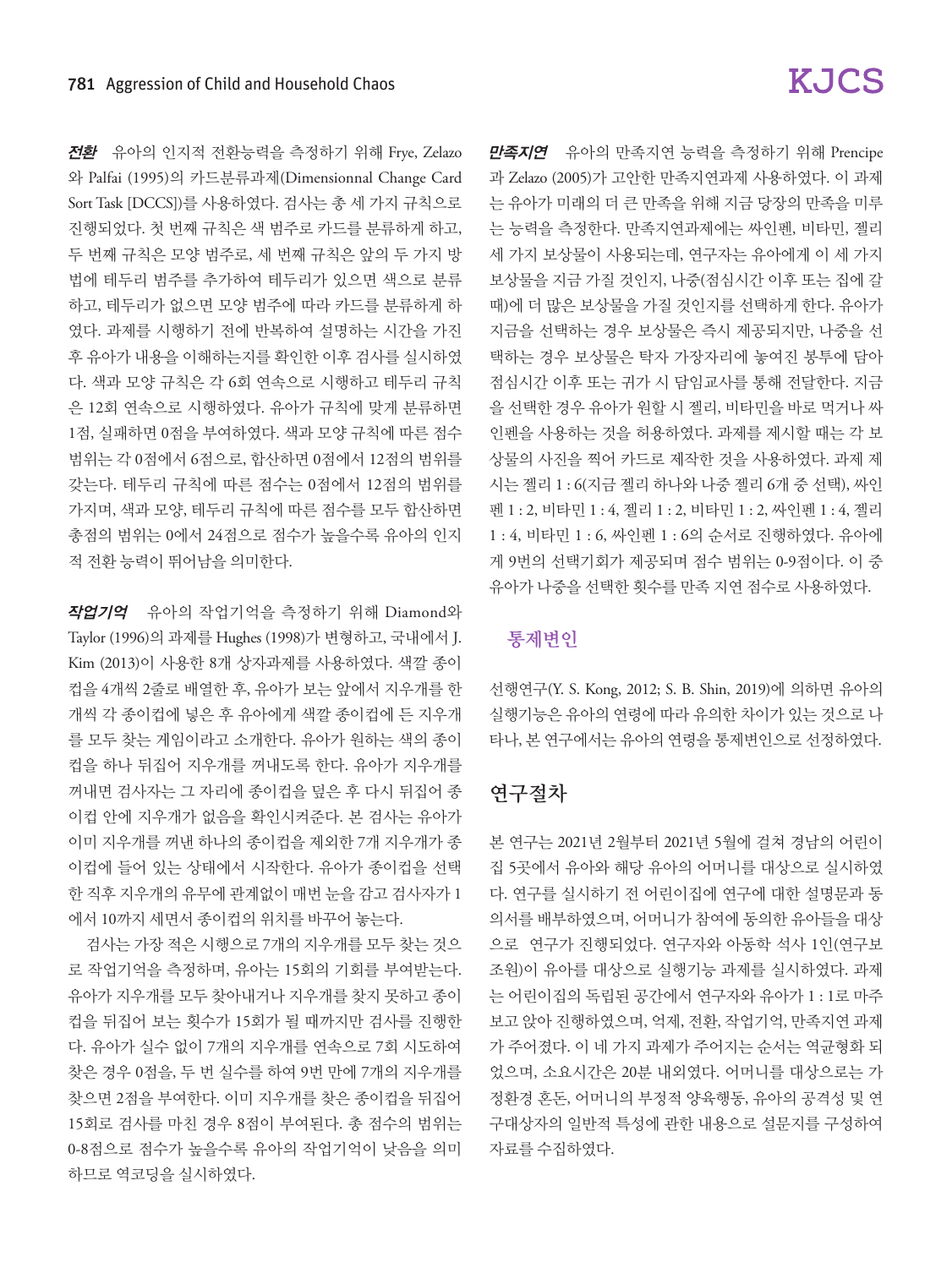#### **Table 1**

*Descriptive Statistics*

|                           | Variables          | M     | SD   | Skewness | Kutosis |
|---------------------------|--------------------|-------|------|----------|---------|
| Household chaos           |                    | 2.01  | .34  | .20      | .27     |
| Negative parenting        | Intrusiveness      | 2.05  | .45  | .20      | $-.11$  |
|                           | Coercion           | 1.73  | .47  | .29      | $-.51$  |
|                           | Neglect            | 1.12  | .19  | 2.88     | 9.64    |
| <b>Executive function</b> | Inhibition         | 11.63 | 5.00 | $-1.05$  | $-.02$  |
|                           | Transition         | 16.26 | 3.44 | $-.28$   | $-.80$  |
|                           | Working memory     | 3.99  | 2.78 | $-.20$   | $-.13$  |
|                           | Satisfaction delay | 5.02  | 2.92 | $-.31$   | $-1.03$ |
| Aggression                |                    | .36   | .28  | .86      | .28     |

*Note. N* = 206.

## 자료분석

수집된 자료는 SPSS 20.0 (IBM Co., Armonk, NY)과 AMOS 22.0 (IBM Co., Armonk, NY) 프로그램을 이용하여 분석하였 다. 측정도구의 신뢰도를 확인하기 위해 Cronbach의 α 계수를 산출하고, 연령에 따른 유아의 실행기능의 발달차를 알아보 기 위해 일원변량분석을 실시하였다. 연구대상의 일반적인 특 성을 살펴보기 위하여 빈도분석, 기술통계를 실시하였으며 정 규분포를 알아보기 위해 왜도와 첨도를 분석하였다. 주요 변 인들 간의 관계를 살펴보기 위해 편상관 분석을 실시하고, 가 정환경 혼돈과 유아의 공격성 간의 관계에서 어머니의 부정적 양육행동과 유아의 실행기능의 매개효과를 검증하기 위해서 구조방정식 분석을 실시하였다. 또한 매개변인들의 통계적 유 의성을 살펴보기 위해 부트스트랩 방법(Bootstrap method)을 사용하였다.

## Results

## 측정변인들의 기술통계치

측정변인들의 기술통계치를 Table 1에 제시하였다. 측정변수 왜도의 절대값이 3, 첨도의 절대값 10을 초과하지 않을 때 구 조방정식 모형에서 정규분포성의 가정을 충족하는 것으로 볼 수 있다(Kline, 2015). 따라서 본 연구의 모든 측정변수는 정규 분포성 가정에 문제가 없는 것으로 확인되었다.

# 예비분석 및 주요 변인들 간의 상관관계

### 예비분석

유아의 연령에 따른 실행기능의 차이를 확인하기 위해 일원변 량분석을 실시한 결과를 Table 2에 제시하였다.

Table 2에 의하면, 실행기능의 하위영역(억제, 전환, 작업기 억, 만족지연) 모두에서 유의한 연령 차이가 나타났으므로 유 아의 연령을 통제하여 분석할 필요성을 확인하였다.

## 주요 변인들 간의 편상관관계 분석

유아의 연령을 통제한 편상관계수를 통해 변인들 간의 상관관 계를 살펴보았으며, 그 결과는 Table 3과 같다.

Table 3에 의하면, 유아의 공격성은 가정환경 혼돈(*r* = .25, <sup>p</sup> < .001), 개입적 양육행동(*r* = .27, p < .001), 강압적 양육행동(*r*  = .31, p < .001), 방임적 양육행동(*r* = .21, p < .01)과 유의미한 정적 상관관계가 나타났으며, 유아의 억제(*r* = -.20, p < .01), 전 환(*r* = -.21, p < .01), 작업기억(*r* = -.15, p <.05), 만족지연(*r* = -.15, <sup>p</sup> < .05)와 유의미한 부적 상관관계가 나타났다. 이는 가정환 경 혼돈 수준이 높고 강압적 양육행동, 개입적 양육행동, 방임 적 양육행동을 많이 보일수록 유아의 공격성이 높아짐을 의미 하며 억제, 전환, 작업기억, 만족지연과제 점수가 낮아질수록 유아의 공격성이 높아짐을 의미한다.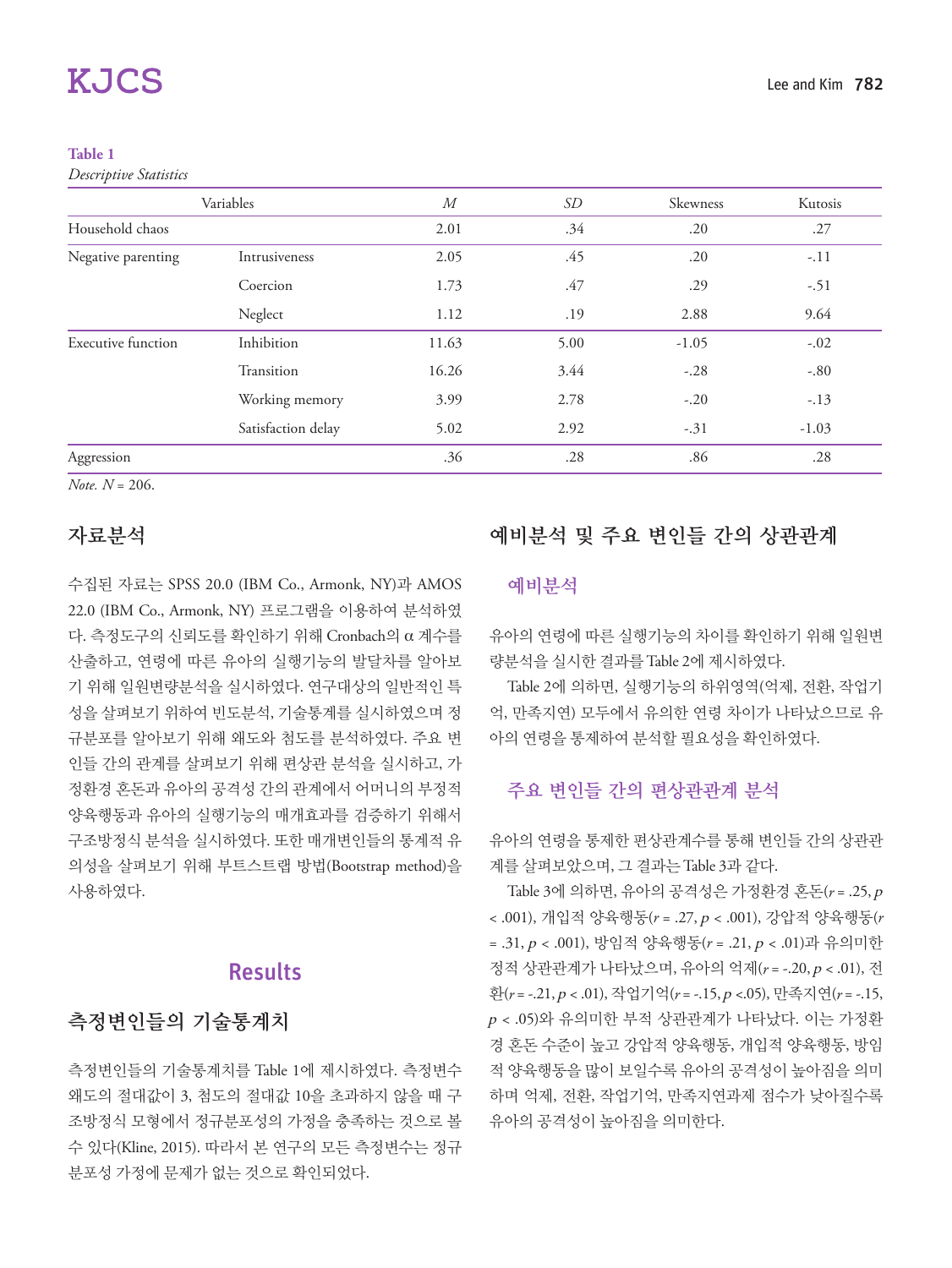#### **Table 2**

### *Differences in Executive Function According to Age Groups*

|                    | 3-year-olds | 4-year-olds | 5-year-olds | F          | Scheffe   |
|--------------------|-------------|-------------|-------------|------------|-----------|
|                    | M(SD)       | M(SD)       | M(SD)       |            |           |
| Inhibition         | 8.90(.69)   | 11.41 (.62) | 13.76 (.40) | $19.56***$ | a < b < c |
| Transition         | 14.55(.40)  | 15.59(.33)  | 18.00(.31)  | $23.41***$ | a, b < c  |
| Working memory     | 2.52(.32)   | 4.09(.30)   | 4.96(.31)   | $15.45***$ | a < b, c  |
| Satisfaction delay | 3.77(.37)   | 4.81(.37)   | 6.08(.28)   | $12.42***$ | a, b < c  |

*Note.*  $N = 206$ .  $a = 3$ -year-olds;  $b = 4$ -year-olds;  $c = 5$ -year-olds.

\*\*\* $p < .001$ .

#### **Table 3**

*Partial Correlations Among Household Chaos, Maternal Negative Parenting, Executive Function and Aggression*

| Variables |                                 | 2         | 3        | 4                               |          | 6         |         | 8                                       | $\Omega$ |
|-----------|---------------------------------|-----------|----------|---------------------------------|----------|-----------|---------|-----------------------------------------|----------|
|           | $\hspace{0.1mm}-\hspace{0.1mm}$ |           |          |                                 |          |           |         |                                         |          |
| 2         | $.23***$                        | $-$       |          |                                 |          |           |         |                                         |          |
| 3         | $.32***$                        | $.54***$  |          |                                 |          |           |         |                                         |          |
| 4         | $.30**$                         | $.15***$  | $.30***$ | $\hspace{0.1mm}-\hspace{0.1mm}$ |          |           |         |                                         |          |
|           | $-.23***$                       | $-.21***$ | $-.20**$ | $-.23***$                       |          |           |         |                                         |          |
| 6         | $-.23***$                       | $-.28***$ | $-.20**$ | $-.13$                          | $.27***$ |           |         |                                         |          |
|           | $-.12$                          | $-.20**$  | $-.13$   | $-.05$                          | $.29***$ | $.33***$  |         |                                         |          |
| 8         | $-.21***$                       | $-.10$    | $-.17*$  | $-.17*$                         | $.21***$ | $.23***$  | $.29**$ | $\hspace{1.0cm} \overline{\phantom{0}}$ |          |
| $\Omega$  | $.25***$                        | $.27***$  | $.31***$ | $.21***$                        | $-.20**$ | $-.21***$ | $-.15*$ | $-.15*$                                 |          |

*Note. N* = 206. 1 = Household chaos; 2 = Intrusiveness parenting; 3 = Coercion parenting; 4 = Neglect parenting; 5 = Inhibition; 6 = Transition; 7 = Working memory; 8 = Satisfaction delay; 9 = Aggression. \*p < .05. \*\*p < .01. \*\*\*p < .001.

#### **Table 4**

```
Model Fit Indices for the Research Model
```

|                                                       | $\sim$ | ,,                       | $\overline{\phantom{0}}$ | ۔۔۔۔<br>--- | - - |         |
|-------------------------------------------------------|--------|--------------------------|--------------------------|-------------|-----|---------|
| $\overline{\phantom{a}}$<br>$\sim$ $\sim$ $\sim$<br>. |        | $\overline{\phantom{a}}$ |                          | ገር          | റ   | $\cdot$ |

유아의 공격성에 대한 가정환경 혼돈, 어머니의 부정적 양육행동, 유아의 실행기능 간의 구조적 관계

## 측정모형 검증

측정모형의 타당성을 검증하기 위해 확인적 요인분석을 실시 하였고 측정모형의 적합도는 아래의 Table 4와 같다. 가정환경 혼돈과 유아의 공격성은 하나의 관측변수로 구성되는 단일요 인이므로 문항꾸러미 방법을 사용하여 측정을 위한 관측변수 를 구성하였다. 또한 χ²검증은 표본의 크기에 매우 민감하여 모형이 기각되기 쉽다는 문제점이 있으므로, 본 연구에서는

표본 크기에 의한 영향력을 최소화하기 위한 대안으로 GFI, TLI, CFI, RMSEA 모형적합도 지수를 사용하였다. 확인적 요 인분석을 실시한 결과 χ²은 86.07 (*df* = 71, p > .05), GFI = .93, TLI = .98, CFI = .99, RMSEA = .03으로 본 연구의 측정모형이 수용 가능한 모델임을 확인하였다.

## 구조모형 검증

연구모형의 적합도를 살펴보기 위해 GFI, TLI, CFI, RMSEA 지수를 분석하였다. Table 5에 제시된 바와 같이, GFI = .93, TLI = .97, CFI = .98, RMSEA = .04로 본 연구의 연구모형 적합 도는 적절한 구조모형의 기준을 충족시켰다.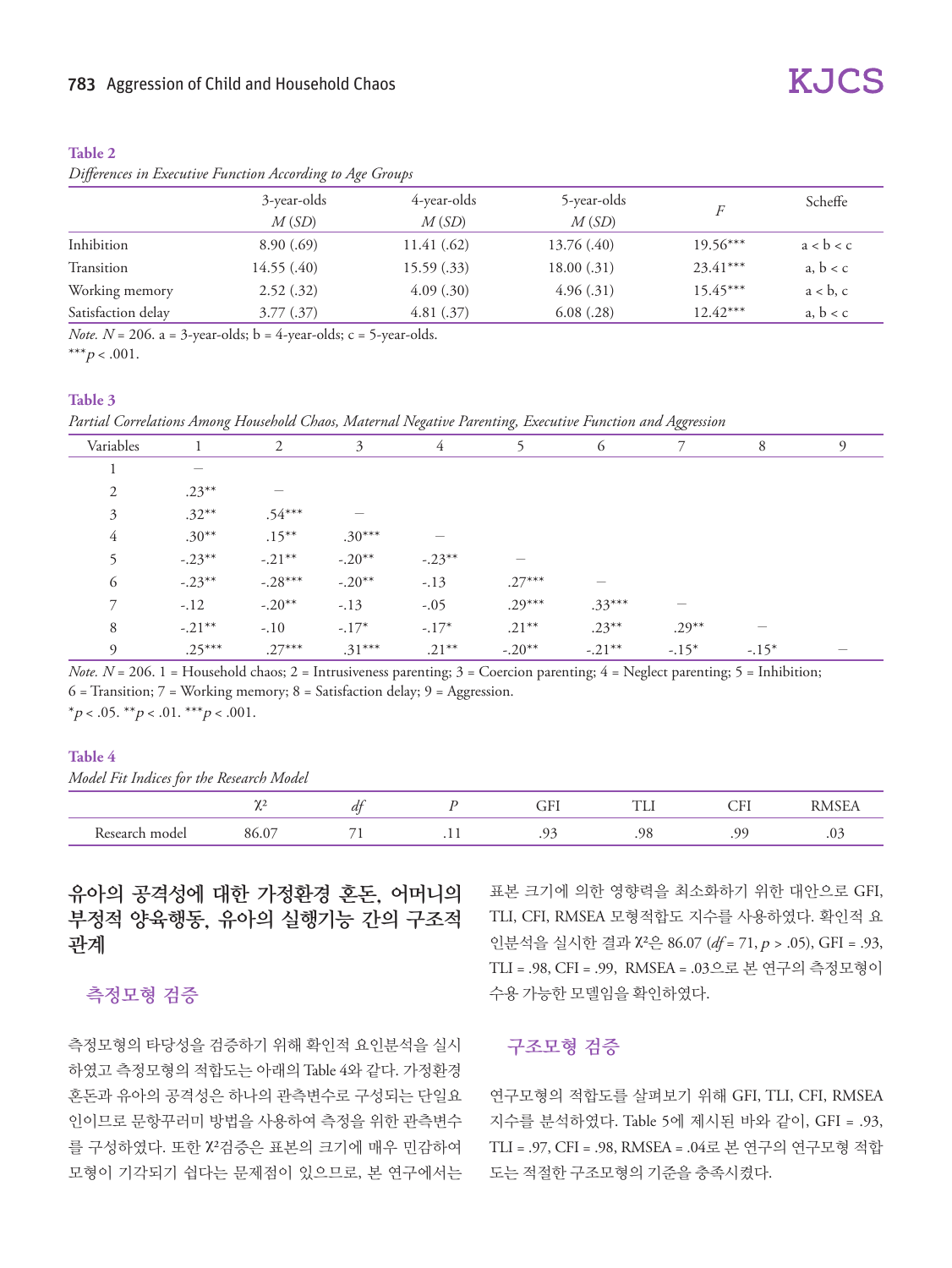#### **Table 5**

*Model Fit Indices for the Research Model*

|                   | $\sim$                     | ∽  |      | ---<br>UГ.         | —<br>.           | $\cap$ TT<br>ິ |         |
|-------------------|----------------------------|----|------|--------------------|------------------|----------------|---------|
| Modified<br>model | $\sim$<br>107<br>$\cdot$ / | ັ້ | TTU. | Ωq<br>. <i>. .</i> | $\sim$ $-$<br>., | .98            | $\cdot$ |

#### **Table 6**

#### **Path Coefficient for the Final Model**

|                             | Pathway       |                             |         |          | <b>SE</b> | C.R     |
|-----------------------------|---------------|-----------------------------|---------|----------|-----------|---------|
| Household chaos             | $\rightarrow$ | Maternal negative parenting | .48     | $.52***$ | .95       | 5.06    |
| Household chaos             | $\rightarrow$ | Executive function          | $-1.23$ | $-.25*$  | .49       | $-2.53$ |
| Maternal negative parenting | $\rightarrow$ | Executive function          | $-1.44$ | $-.27*$  | .57       | $-2.55$ |
| Maternal negative parenting | $\rightarrow$ | Aggression                  | .31     | $.37***$ | .83       | 3.78    |
| <b>Executive function</b>   | $\rightarrow$ | Aggression                  | $-.03$  | $-.21*$  | .15       | $-2.31$ |
| Child age                   | $\rightarrow$ | <b>Executive function</b>   | 1.17    | $.62***$ | .19       | 6.30    |





*Figure 2*. The Final Model: The Mediating Influence of Maternal Negative Parenting Behavior and Child Executive Function on the Relationships between Household Chaos and Child Aggression.  $*_{p}$  < .05. \*\*\*  $p$  < .001.

최종모형의 경로계수를 알아보고, 통계적 유의성을 검증하 였다. 그 결과, 각 변인 간의 경로계수는 Table 6과 같다. 가정 환경 혼돈 → 어머니의 부정적 양육행동(β = .52, p < .001), 가 정환경 혼돈 → 유아의 실행기능(β = -.25, p < .05), 어머니의 부정적 양육행동 → 유아의 실행기능(β = -.27, p < .05), 어머니 의 부정적 양육행동 → 유아의 공격성(β = .37, p < .001), 유아 의 실행기능 → 공격성(β = -.21, p < .05)에 이르는 경로가 모두 유의하게 나타났다. 최종모형은 Figure 2와 같다.

구조모형 검증의 직·간접 효과 및 총효과 검증

주요 변인들 간의 직·간접효과·총효과의 통계적 유의성을 검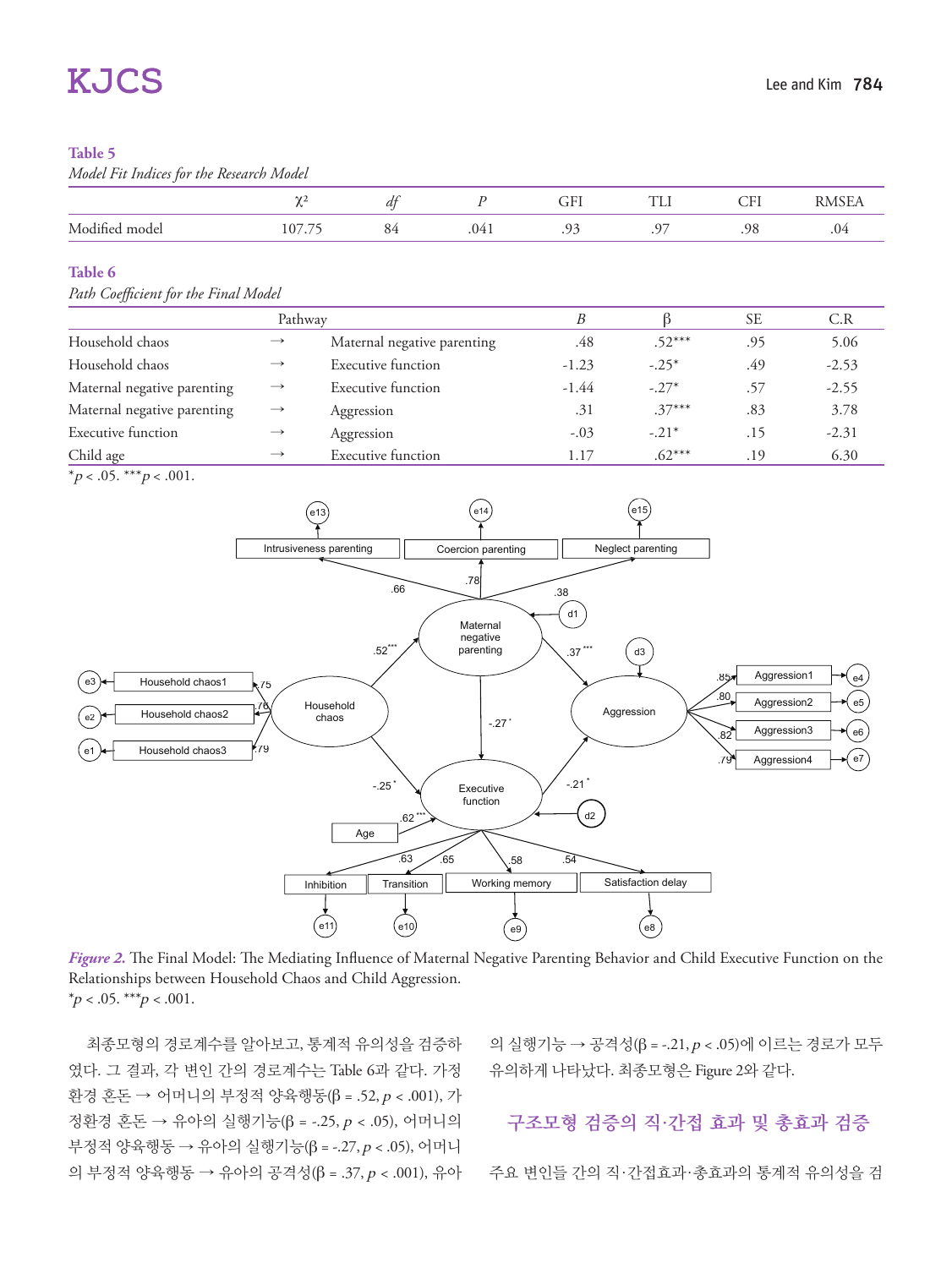| . |  |  |
|---|--|--|

*Direct, Indirect and Total Effects* 

|                             | Pathway       |                             | Direct effect | Indirect effect          | Total effect |
|-----------------------------|---------------|-----------------------------|---------------|--------------------------|--------------|
| Household chaos             | $\rightarrow$ | Maternal negative parenting | $.52***$      |                          | $.52***$     |
| Household chaos             | $\rightarrow$ | <b>Executive function</b>   | $-.25*$       | $-.14***$                | $-.39***$    |
| Household chaos             | $\rightarrow$ | Aggression                  |               | $.28***$                 | $.28***$     |
| Maternal negative parenting | $\rightarrow$ | <b>Executive function</b>   | $-.27*$       |                          | $-.27*$      |
| Maternal negative parenting | $\rightarrow$ | Aggression                  | $.37***$      | $.06***$                 | $.43***$     |
| Executive function          | $\rightarrow$ | Aggression                  | $-.21*$       | $\overline{\phantom{0}}$ | $-.21*$      |

\*p < .05. \*\*p < .01.\*\*\*p < .001.

#### **Table 8**

*Results of Bootstrapping with a Mediated Effect on Aggression*

| Pathway                                                                                                             | Effect | <b>SE</b> |      | ULCI |
|---------------------------------------------------------------------------------------------------------------------|--------|-----------|------|------|
| Household chaos $\rightarrow$ Maternal negative parenting $\rightarrow$ Aggression                                  |        |           | .066 | .267 |
| Household chaos $\rightarrow$ Executive function $\rightarrow$ Aggression                                           | .04    | .03       | .001 | 143  |
| Household chaos $\rightarrow$ Maternal negative parenting $\rightarrow$ Executive function $\rightarrow$ Aggression | .02    | .02       | .005 | .082 |
| <b>******</b>                                                                                                       |        |           |      |      |

LLCI = Lower limit confidence interval; ULCL = Upper limit confidence interval.

 $*_{p < .05}$ .

증하기 위해서 부트스트랩방법(Bootstrap method)을 사용한 결과는 Table 7과 같다. 가정환경 혼돈이 유아의 공격성에 미 치는 직접효과는 나타나지 않았고, 어머니의 부정적 양육행동 혹은 유아의 실행기능을 매개로 하여 영향을 미치거나 어머니 의 부정적 양육행동과 유아의 실행기능을 이중매개로 하여 간 접적인 영향을 미쳤다(β = .28, p < .01).

다음으로 매개효과의 통계적 유의성을 검증하기 위해 부트 스트랩방법(Bootstrap method)을 사용한 결과는 Table 8과 같 다. 그 결과 어머니의 부정적 양육행동의 매개효과는 95%의 신뢰구간에서 .066∼.267의 상한값과 하한값을 보였고, 유아 의 실행기능의 매개효과는 95% 신뢰구간에서 .001∼.143의 상한값과 하한값을 보였으며, 어머니의 부정적 양육행동과 유 아의 실행기능의 이중매개효과는 .005∼.082의 상한값과 하 한값을 보이므로 세 경우 모두 0을 포함하지 않는 것으로 나타 났다. 즉 가정환경 혼돈과 유아의 공격성 간의 관계에서 어머 니의 부정적 양육행동과 유아의 실행기능의 매개효과는 <sup>p</sup> < .05 수준에서 통계적으로 유의한 것으로 확인되었다.

## **Discussion**

본 연구의 목적은 가정환경 혼돈, 어머니의 부정적 양육행동,

유아의 실행기능 그리고 공격성의 관계를 알아보고 가정환경 혼돈과 유아의 공격성 간의 관계에서 어머니의 부정적 양육행 동과 유아 실행기능의 매개효과를 검증하였다. 이를 통해 유 아 공격성에 영향을 미치는 주요 변인들에 대해 이해를 넓히 고, 공격성의 감소 및 예방을 위한 방안에 도움을 줄 수 있는 기초자료를 제공하고자 하였다. 본 연구의 주요 결과를 요약 하고 논의하면 다음과 같다.

첫째, 가정환경 혼돈, 어머니의 부정적 양육행동, 유아의 실 행기능과 공격성 간의 상관관계를 분석한 결과, 유아의 공격 성은 가정환경 혼돈과 어머니의 부정적 양육행동과 정적 상관 관계가 나타났으며, 유아의 실행기능과는 부적 상관관계가 나 타났다. 이는 가정환경혼돈 수준이 높고 어머니가 부정적인 양육행동을 보일수록 유아의 공격성이 높아짐을 의미하며, 실 행기능이 낮을수록 높은 수준의 공격성을 보이는 것으로 나타 났다. 이를 통해 변수 간 상호관련성이 있음을 확인하여 관련 성을 종합적으로 살펴볼 필요가 있다.

둘째, 가정환경 혼돈과 유아의 공격성 간의 관계에서 어머 니의 부정적 양육행동의 매개효과가 나타났다. 즉 가정환경 혼돈이 유아의 공격성에 직접적으로 영향을 미치는 것이 아니 라 어머니의 부정적 양육행동을 통해 유아의 공격성을 유발 하는 것으로 볼 수 있다. 이는 어머니의 부정적 양육행동이 가 정환경 혼돈과 유아의 공격성 간의 관계를 매개한다는 연구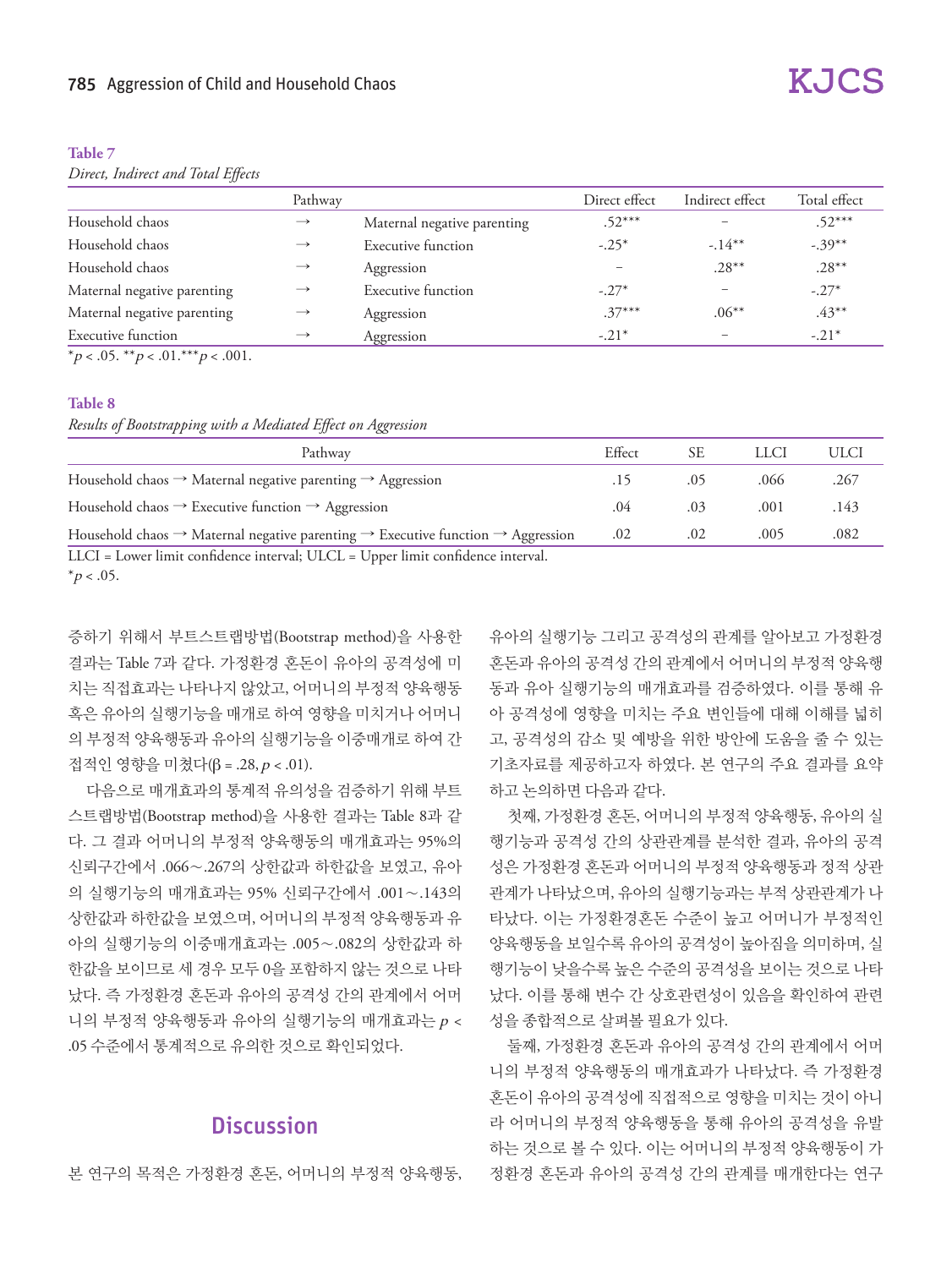(Mills-Koonce, 2016)와 맥을 같이 한다. 필요 이상의 과잉 자 극, 높은 수준의 소음, 구조화되지 않은 상태, 빠른 생활 속도 및 루틴의 결핍을 특징으로 하는 가정환경 혼돈 수준이 높을 수록 어머니는 자녀의 욕구에 민감하게 반응하지 못할 뿐 아 니라, 어머니의 피로감이나 심리적 고통이 누적되어 자녀에 게 부정적으로 반응하는 것으로 해석할 수 있다. 또한 혼돈스 러운 가정환경에 노출된 어머니는 정서를 적절하게 표현하 는 것이 어려워 자녀와의 민감한 상호작용에 참여하지 못해 부정적인 양육행동을 나타내었다(Andrews, 2020). 이러한 과 정이 반복되는 동안 자녀의 행동을 관찰할 기회가 적어져 어 머니의 양육효능감이 낮아지고, 이는 곧 개입적이고 강압적이 며, 방임적인 양육행동을 증가시키게 된다(Dumas et al., 2005). 그 결과 유아는 자신의 욕구가 충족되지 않는 상황에서 더 많 은 공격성을 보인다(Park & Kang, 2012). 구체적으로 높은 수 준의 가정환경 혼돈으로 인해 어머니는 자녀를 지나치게 통 제하거나 개입하는 양육행동을 하고, 이는 유아로 하여금 분 노를 유발시키게 된다(Kim, Kim, & Kim, 2010). 이러한 경험 이 축적되면 유아는 타인에 대해 불신을 가지게 되어 공격적 인 행동을 보일 수 있다. 그리고 어머니가 자녀를 신체적으로 때리거나 고함을 지르는 강압적 양육행동을 자주 보이는 경우 유아가 이를 모방하여 공격성을 많이 보이기도 한다(Chung & Kim, 2011; Jun & Kim, 2009). 또한 어머니가 자녀에게 무관심 한 방임적인 양육행동을 보일 경우 적절한 훈육이 부족하게 되어 규칙이나 기대를 명확하게 배우는 기회가 적어 공격적 인 행동으로 이어질 수 있다(Y. S. Kong, 2012). 이와 같이 가정 환경 혼돈은 어머니의 부정적 양육행동을 매개로 하여 유아의 공격성에 영향을 미치는 것을 확인할 수 있다. 따라서 유아의 공격성을 예방하기 위해서는 규칙적인 일과가 있는 구조화된 가정환경을 조성함으로써 어머니의 부정적인 양육행동을 감 소시킬 필요가 있다.

셋째, 가정환경 혼돈과 유아의 공격성 간의 관계에서 실행 기능의 매개효과가 나타났다. 가정환경이 혼돈할수록 유아의 실행기능 발달이 저해되고, 이는 유아의 공격성을 높이는 것 을 의미한다. 즉 가정환경이 구조화되지 않고 과잉 자극이 존 재할수록 유아는 자신의 정서와 행동을 조절하기 어려워 타인 을 신체적으로 때리고 미는 공격적인 행동을 유발하는 것으로 생각된다. 이러한 연구 결과는 실행기능의 한 측면인 억제가 가정환경 혼돈과 유아의 공격성 간의 관계를 매개한다는 연구 (Hardaway, Wilson, Shaw, & Dishion, 2012)와 유사한 결과이다. 또한 가정환경이 혼돈할수록 높은 스트레스로 인해 실행기능 과 관련 있는 전전두엽의 조절 기능에 영향을 미쳐 유아의 실

행기능이 저하되고(Andrews, 2020) 이는 유아가 충동성을 조 절하기 어려워 타인에게 높은 수준의 공격성을 보였다는 연구 (O'Toole, Monks, & Tsermentseli, 2017)를 지지하는 결과이다.

이러한 결과는 유아의 공격성에 영향을 미치는 중요한 개 인 요인인 실행기능의 중요성을 확인한 것이라 할 수 있다. 낮 은 수준의 실행기능은 상황에 대한 이해와 타인의 정서를 정 확하게 인식하기 어려워 공격적인 행동을 보이는 것으로 해 석할 수 있다. 더불어 실행기능이 낮은 유아는 분노와 같은 부 정적인 감정을 많이 느끼고 자신의 행동을 수정하는 능력이 부족하여 갈등상황에서 공격성을 빈번하게 나타내는 것으 로 보인다. 또한 실행기능은 가정환경 혼돈의 영향을 받는데, Martin 등의 연구 (2012)에 따르면 반복되는 일과가 있는 가정 환경에서 유아는 앞으로의 상황을 예측할 수 있고, 이는 기다 림에 대한 보상이 있음을 인식할 수 있다고 하였다. 반면 예측 이 불가능한 가정환경에서는 보상의 기회가 불규칙하여 기다 림에 대한 보상을 인식하기 어려워 즉각적인 보상을 선택할 가능성이 높다고 하였다. 또한 혼돈스러운 가정환경에서 유 아는 자신이 안전하다고 인식하기 어려워 상황에 따라 각성 을 조절하기보다 항상 높은 수준의 각성상태를 유지하여 실 행기능이 저해된 것으로 나타났다(Martin, Razza, & B-Gunn, 2012). 이를 통해 가정환경 혼돈은 유아의 실행기능을 매개로 하여 공격성에 영향을 미치는 것을 확인 할 수 있다. 따라서 유 아의 공격성을 낮추기 위해서는 유아가 실행기능을 발달시킬 수 있도록 가정에서 일관되고 과도한 자극이 없는 환경을 제 공할 필요가 있다.

넷째, 가정환경 혼돈과 유아의 공격성의 관계에서 어머니 의 부정적 양육행동과 유아의 실행기능의 중다매개효과가 나 타났다. 이는 가정환경 혼돈이 유아의 공격성에 직접적인 영향 을 미치는 것이 아니라 어머니의 부정적 양육행동과 유아의 실 행기능을 통해 공격성에 간접적인 영향을 미치는 것으로 해석 된다. 즉, 가정환경 혼돈 수준이 높을수록 어머니가 자녀에게 개입적이고 강압적이며 방임적인 양육행동을 하게 되고, 이러 한 부정적인 양육행동으로 인해 유아 자신의 사고와 행동을 조 절하는 능력인 실행기능이 저하되어 높은 수준의 공격성을 보 인다. 본 연구 결과는 생의 초기 가정환경 혼돈 수준이 유치원 시기의 행동 조절력에 미치는 종단적 영향을 검증한 Vernon-Feagans 등 (2016)의 연구를 지지한다. 구체적으로, 생후 3년 동 안 가정환경 혼돈 수준이 높았던 가정의 어머니는 자녀에 대한 반응성과 수용성 수준이 낮았으며, 이는 36개월경에 측정된 자 녀의 실행기능을 낮춤으로써 궁극적으로는 유치원 시기 동안 과잉행동 및 주의력 결핍 가능성을 증가시켰다. 또한 Garrett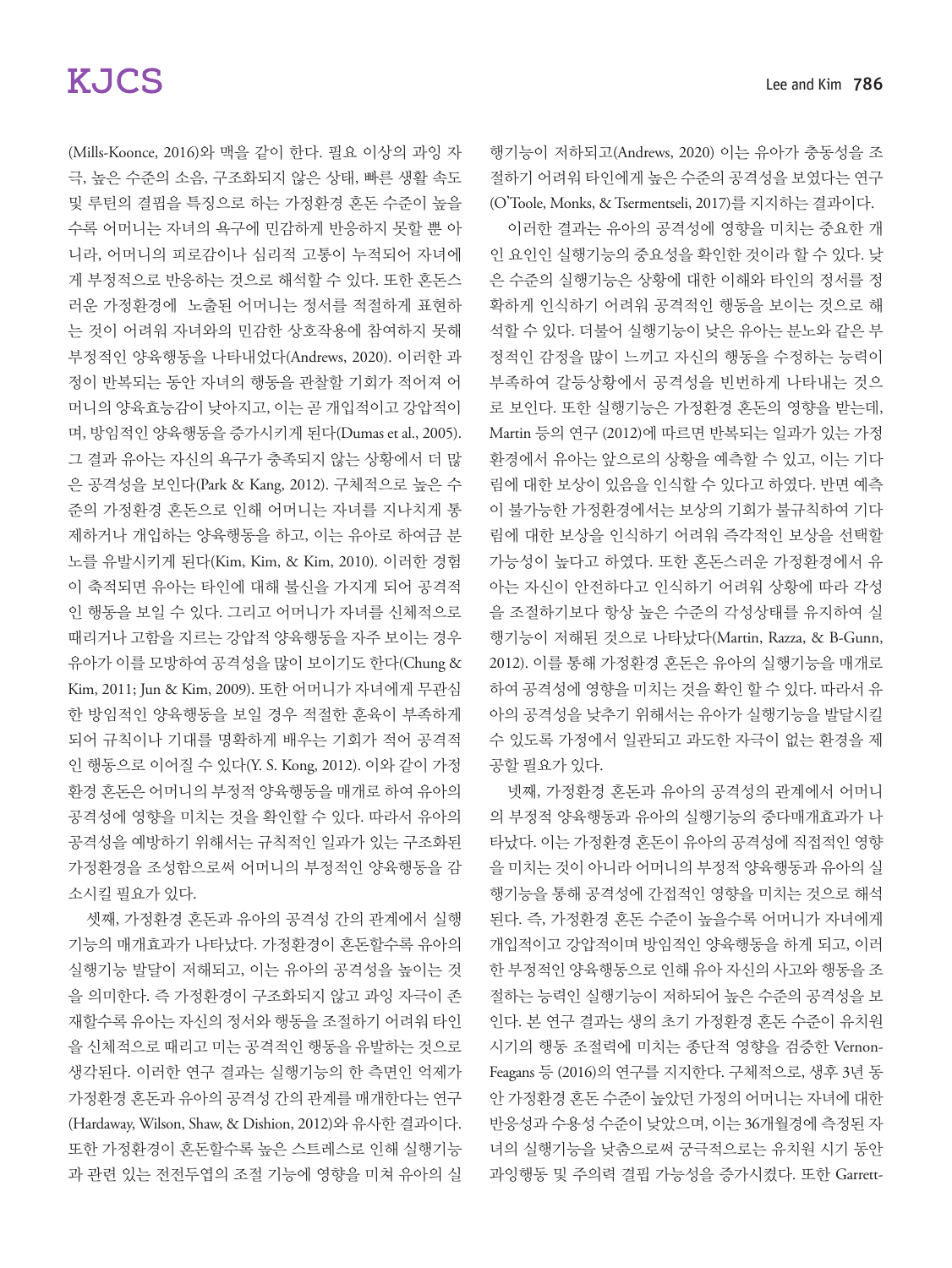Peters, Mokrova, Carr, 그리고 Vernon-Feagans (2019)의 종단연구 에 의하면, 출생 후 5년 동안 가정환경 혼돈수준이 높을수록 6 ∼60개월 동안 부모가 자녀에게 덜 반응적이었으며, 이는 유치 원 시기의 자기조절력 수준을 낮춤으로써 초등학교 3학년 시 기의 학교 참여도에도 부정적인 영향을 미쳤다. 이들 연구들은 가정환경 혼돈이 유아의 부적응 행동 혹은 적응 행동에 직접적 인 영향을 미치기보다는 부모의 양육행동과 아동 개인적 요인 을 매개로 하여 간접적인 영향을 미침을 보여준다. 따라서 높 은 청각적 소음과 구조화되지 않는 가정환경은 어머니로 하여 금 피로감을 제공하여 유아의 발달이 촉진될 수 있는 환경을 제공하지 않아 유아의 실행기능 수준이 낮아졌음을 예상할 수 있다. 이러한 낮은 수준의 실행기능은 자신의 행동을 억제하기 어렵고 행동에 대한 결과를 예측하지 못하여 타인을 공격하는 행동을 유발한 것으로 생각된다.

본 연구에서는 가정환경 혼돈이 유아의 공격성에 영향을 미치는 심리적 과정을 확인할 수 있었다. 특히 유아의 공격성 에 직접적인 영향을 미치는 실행기능은 환경과의 상호작용을 통해 발달할 수 있다(Glaser, 2000). 이와 관련하여 본 연구의 결과는 가정환경이 혼돈할수록 어머니의 부정적 양육행동에 영향을 미쳐 유아의 실행기능을 저하시키는 것을 밝혔다. 이 는 어머니가 지속적으로 가정환경 혼돈에 노출될수록 환경을 통제할 수 없다는 무력감과 우울감을 느껴 자녀에게 부정적인 양육행동을 보이고, 이러한 양육행동은 전두엽 활성화를 방해 하여(K. Cha, 2015) 실행기능을 저하시키는 것으로 해석할 수 있다. 따라서 본 연구 결과는 가정환경 혼돈이 유아의 공격성 에 미치는 경로에서 어머니의 부정적 양육행동과 유아의 실행 기능의 연속적인 과정을 살펴봄으로써 유아의 공격성을 예방 하기 위해서는 유아의 실행기능 발달에 영향을 미치는 어머니 의 부정적 양육행동과 가정환경 혼돈 수준을 낮추는 것이 중 요함을 시사한다.

본 연구의 제한점과 제언은 다음과 같다.

첫째, 본 연구에서는 가정환경 혼돈과 어머니의 부정적 양 육행동과의 양방향성을 고려하지 않았다. Garrett-Peters (2019) 등에 따르면 어머니가 부정적인 양육행동을 보일수록 가정에 서 안정된 환경을 구성하기 어려워 무질서하고 예측이 불가능 한 가정환경 혼돈을 유발할 가능성이 있음을 제기하였다. 따 라서 후속 연구에서 가정환경 혼돈과 어머니의 부정적 양육행 동의 양방향성을 고려할 필요가 있다.

둘째, 본 연구에서는 공격성과 실행기능, 어머니의 부정적 양육행동의 하위유형을 고려하지 않았다. 우선 공격성은 신체 적 공격성과 관계적 공격성, 적대적 공격성과 도구적 공격성 (Crick & Grotpeter, 1995; Shaffer, 1996)등으로 구분할 수 있으 므로, 후속 연구에서는 공격성을 유형별로 나누어 살펴 볼 필 요가 있다. 유아의 공격성에 인지적 실행기능 보다 정서적 실 행기능의 영향력이 크다는 연구(Y. S. Kong, 2012)를 고려해 볼 때, 실행기능의 하위유형별로 유아의 공격성에 미치는 영향을 살펴 볼 필요가 있다. 본 연구에서는 어머니의 부정적 양육행 동을 하나의 변인으로 다루었으나 개입적, 강압적, 방임적 양 육행동이 유아의 발달에 미치는 영향이 각각 다를 수 있으므 로 후속 연구에서는 하위 차원에 따른 접근이 필요하다.

셋째, 가정환경 혼돈 척도의 일부 문항의 내용이 모호하여 ("우리 집은 돼지우리 같다.", "우리 집에는 자주 야단법석이 일어난다.") 추후 척도의 국내 타당화가 필요하다. 또한 본 연 구에서 사용한 가정환경 혼돈 척도는 하위요인이 없는 단일요 인이지만, 가정환경 혼돈을 관찰을 통해 측정한 국외 연구에 서는 무질서(disorder)와 불안정성(instability)을 구분하여 측정 하였다. 선행연구(Vernon-Feagans et al., 2012)에 따르면 가정환 경 혼돈의 무질서 측면만이 유아의 발달에 영향을 미침을 알 수 있다. 따라서 후속 연구에서는 가정환경 혼돈을 관찰을 통 해 측정하여 각 하위 차원에 따른 결과를 제시할 필요가 있다.

넷째, 본 연구에서는 유아의 공격성을 예측하는 개인적 요 인으로 실행기능을 살펴보았다. 다수의 선행연구에 따르면, 유아의 공격성은 좌절, 분노와 같은 부정적 정서를 인식하고 이를 조절할 수 있는 능력과 타인의 정서를 이해할 수 있는 정서적 특성과의 높은 관련성이 있음을 보고하고 있다(Kim, Wang, & Kim, 2017; B. L. Suh, 2018). 따라서 후속 연구에서는 유아의 공격성에 영향을 미치는 개인적 요인으로 정서적 특성 을 고려할 필요가 있다.

이러한 제한점에도 불구하고 본 연구는 실행기능을 유아가 직접 수행하는 행동을 관찰하여 측정하였다는 점에서 의미가 있다. 통제된 상황에서의 과제 측정 방식은 실행기능 각 요소 의 특정 정보를 얻을 수 있으며, 타인에 의해 평가되었기 때문 에 객관적일 수 있다(G. A. Lee, 2021). 따라서 본 연구에서는 유아의 실행기능을 제 3자가 직접 측정하여 연구 결과의 타당 성 확립에 도움이 될 것으로 생각된다.

더불어 가정환경 혼돈이 어머니의 부정적인 양육행동과 유 아의 실행기능을 순차적으로 매개하여 유아의 공격성에 간접 적인 영향을 미친다는 결과를 고려해볼 때 유아의 공격성을 예방하기 위해서는 자신의 사고와 행동을 조절하는 실행기능 을 발달시키는 것이 중요하다는 시사점을 얻을 수 있다. 더불 어 유아의 실행기능 발달을 위해서는 어머니의 부정적 양육행 동을 감소시키고 구조화되고 안정적인 가정환경이 중요하다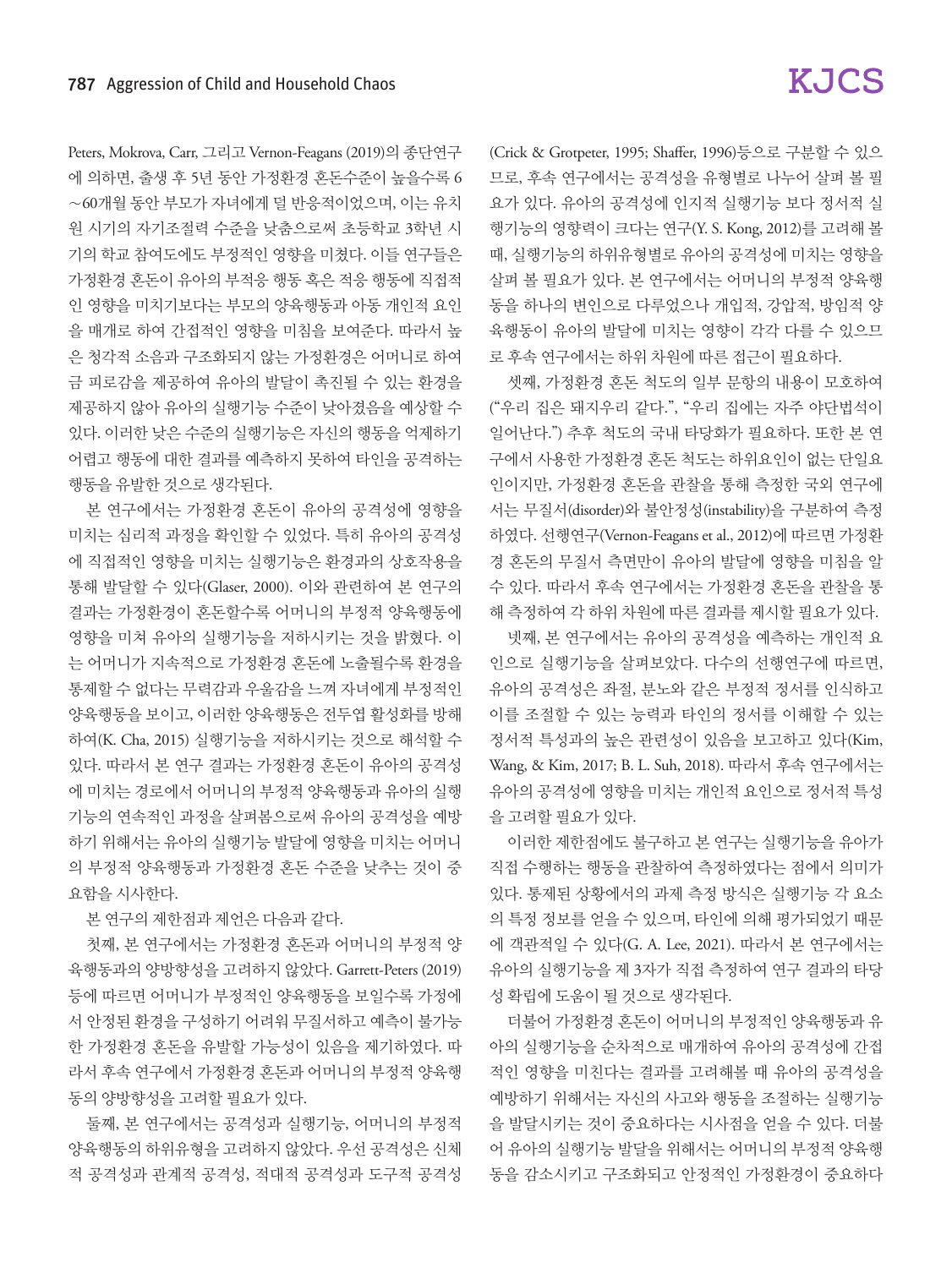는 결론을 도출할 수 있다. 이러한 결과는 공격적인 유아를 위 한 유아교육기관 및 상담 현장에서 부모교육의 기초자료에 도 움을 줄 수 있을 것이다.

## **Notes**

This article is a part of the first author's master's thesis submitted in 2021, and was presented as a poster at the 2021 Annual Spring Conference of the Korean Association of Child Studies.

# Conflict of Interest

No potential conflict of interest relevant to this article was reported.

# References

### In English

- Andrews, K. (2020). *Household chaos, maternal distress and parenting: Associations with child function across multiple domains* (Doctoral dissertation). Retrieved from http://hdl. handle.net/11375/25351
- Bernier, A., Carlson, S. M., & Whipple, N. (2010). From external regulation to self‐regulation: Early parenting precursors of young children's executive functioning. *Child Development, 81*(1), 326-339. doi:10.1111/j.1467-8624.2009.01397.x
- Broidy, L. M., Nagin, D. S., Tremblay, R. E., Bates, J. E., Brame, B., Dodge, K. A., et al. (2003). Developmental trajectories of childhood disruptive behaviors and adolescent delinquency: A six-site, cross-national study. *Developmental Psychology, 39*(2), 222–245. doi:10.1037/0012-1649.39.2.222
- Coldwell, J., Pike, A., & Dunn, J. (2006). Household chaos– links with parenting and child behaviour. *Journal of Child Psychology and Psychiatry, 47*(11), 1116-1122. doi:10.1111/ j.1469-7610.2006.01655.x
- Crick, N. R., & Grotpeter, J. K. (1995). Relational aggression, gender, and social-psychological adjustment. *Child Development, 66*(3), 710-722. doi:10.2307/1131945
- Dumas, J. E., Nissley, J., Nordstrom, A., Smith, E. P., Prinz, R. J., & Levine, D. W. (2005). Home chaos: Sociodemographic, parenting, interactional, and child correlates. *Journal of Clinical Child and Adolescent Psychology, 34*(1), 93-104.

doi:10.1207/s15374424jccp3401\_9

- Ellis, M. L., Weiss, B., & Lochman, J. E. (2009). Executive functions in children: Associations with aggressive behavior and appraisal processing. Retrieved from ERIC database. (EJ852952)
- Evans, G. W., & Stecker, R. (2004). Motivational consequences of environmental stress. *Journal of Environmental Psychology, 24*(2), 143-165. doi:10.1016/S0272-4944(03)00076-8
- Evans, G. W., & Wachs, T. D. (2010). *Chaos and its influence on children's development.* Washington, DC: American Psychological Association.
- Frye, D., Zelazo, P. D., & Palfai, T. (1995). Theory of mind and rule-based reasoning. *Cognitive Development, 10*(4), 483- 527. doi:10.1016/0885-2014 (95)90024-1
- Garon, N., Bryson, S. E., & Smith, I. M. (2008). Executive function in preschoolers: A review using an integrative framework. *Psychological Bulletin, 134*(1), 31-60. doi:10.1037/0033-2909.134.1.31
- Garrett-Peters, P. T., Mokrova, I. L., Carr, R. C., & Vernon-Feagans, L., & The Family Life Project Key Investigators. (2019). Early student (dis) engagement: Contributions of household chaos, parenting, and self-regulatory skills. *Developmental Psychology, 55*(7), 1480-1492. doi:10.1037/ dev0000720
- Gerstadt, C. L., Hong, Y. J., & Diamond, A. (1994). The relationship between cognition and action: Performance of children 3-7 years old on a stroop-like day-night test. *Cognition, 53*(2), 129-153. doi:10.1016/0010-0277(94) 90068-x
- Glaser, D. (2000). Child abuse and neglect and the brain—a review. *Journal of Child Psychology and Psychiatry, 41*(1), 97- 116. doi:10.1111/1469-7610.00551
- Graziano, P. A. (2009). *Developmental trajectories of "hot" executive functions across early childhood: Contributions of maternal behavior and temperament.*(Doctoral dissertation). Retrieved from https://libres.uncg.edu/ir/uncg/listing.aspx?id=2315
- Hardaway, C. R., Wilson, M. N., Shaw, D. S., & Dishion, T. J. (2012). Family functioning and externalizing behaviour among low‐income children: Self‐regulation as a mediator. *Infant and Child Development, 21*(1), 67-84. doi:10.1002/ icd.765
- Kline, R. B. (2015). *Principles and practice of structural equation modeling* (4th ed.). New York: Guilford Press.
- Marion, M. (1994). Encouraging the development of responsible anger management in young children. *Early Child Development and Care, 97*(1), 155-163. doi:10.1080/03004 43940970112
- Martin, A., Razza, R. A., & B-Gunn, J. (2012). Specifying the links between household chaos and preschool children's development. *Early Child Development and Care, 182*(10),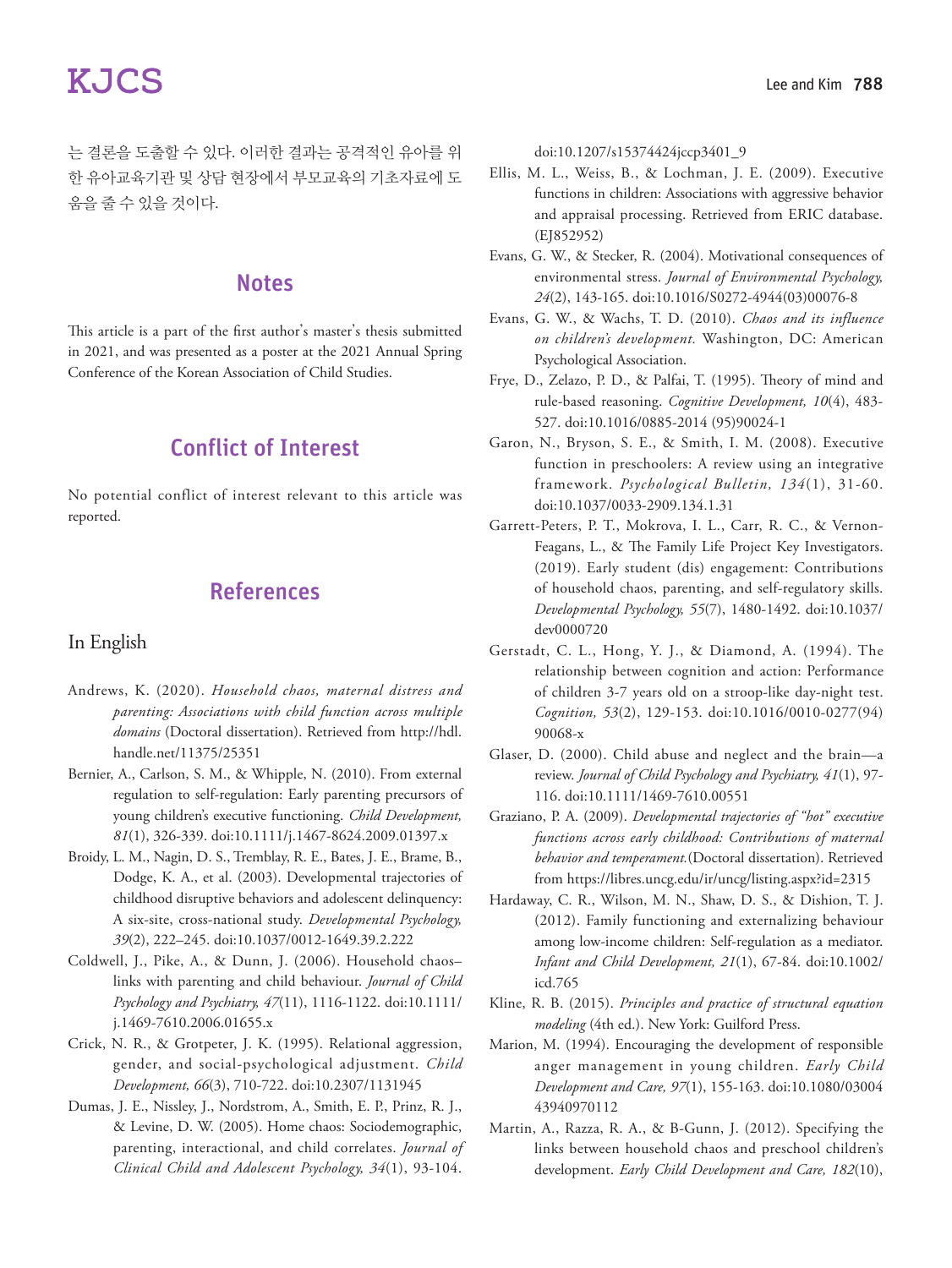1247-1263. doi:10.1080/ 03004430.2011.605522

- Millgram, S. (1970). The experience of living in cities. *Science, 167*(3924), 1461-1468. doi:/10.1037/10042-011
- Mills-Koonce W. R., Willoughby M. T., Garrett-Peters P., Wagner N., Vernon-Feagans L. (2016) The interplay among socioeconomic status, household chaos, and parenting in the prediction of child conduct problems and callous– unemotional behaviors. *Development and Psychopathology, 28*(3), 757-771. doi:10.1017/S0954579416000298
- O'Toole, S. E., Monks, C. P., & Tsermentseli, S. (2017). Executive function and theory of mind as predictors of aggressive and prosocial behavior and peer acceptance in early childhood. *Social Development, 26*(4), 907-920. doi:10.1111/ sode.12231
- Prencipe, A., & Zelazo, P. D. (2005). Development of affective decision making for self and other: Evidence for the integration of first-and third-person perspectives. *Psychological Science, 16*(7), 501-505. doi:10.1111/j.0956- 7976.2005.01564.x
- Pruitt, D. B. (Ed.). (1998). *Your child: What every parent needs to know: what's normal, what's not, and when to seek help.* New York: Harper Collins. doi.:10.1176/appi.ajp.158.6.977
- Shaffer, D. R. (1996). *Developmental psychology: Childhood and adolescence*(4th ed.). California: Brooks Cole.
- Sytsma, S. E., Kelley, M. L., & Wymer, J. H. (2001). Development and initial validation of the child routines inventory. *Journal of Psychopathology and Behavioral Assessment, 23*(4), 241-251. doi:/10.1023/ A:1012727419873
- Vernon-Feagans, L., Garrett-Peters, P., Willoughby, M., & Mills-Koonce, R., & The Family Life Project Key Investigators. (2012). Chaos, poverty, and parenting: Predictors of early language development. *Early Child Research Quarterly, 27*(3), 339-351. doi:10.1016/j.ecresq.2011.11.001
- Vernon-Feagans, L., Willoughby, M., & Garrett-Peters, P., & The Family Life Project Key Investigators. (2016). Predictors of behavioral regulation in kindergarten: Household chaos, parenting, and early executive functions. *Developmental Psychology, 52*(3), 430-441. doi:10.1037/dev0000087
- Volckaert, A., & Noel, P. M. -P. (2018). Executive function, chaos and temperament: Specificities in preschoolers with externalizing behaviors. *Psychologica Belgica, 58*(1), 222- 242. doi:10.5334/pb.352
- Wachs, T. D., & Evans, G. W. (2010). Chaos in context. In G. W. Evans & T. D. Wachs (Eds.), *Chaos and its influence on children's development: An ecological perspective* (pp. 3-13). American Psychological Association. doi:10.1037/12057- 001
- Welsh, M. C., Pennington, B. F., & Groisser, D. B. (1991). A normative developmental study of executive function: A window on prefrontal function in children. *Developmental*

*Neuropsychology, 7*(2), 131-149 doi:10.1080/875656 49109540483

Zelazo, P. D., & Muller, U. (2002). Executive function in typical and atypical de-velopment. In U. Goswami (Ed.) *Blackwell handbook of childhood cognit-ive development* (pp. 445-469). Malden, MA: Blackwell

### In Korean

- Cha, K. (2015). Maternal interaction behaviors and the development of executive functions among Korean preschoolers. *Korean Journal of Early Childhood Education, 35*(2), 117-141. doi:10.18023/kjece.2015.35.2.006
- Choi, C. Y. (2019) *Family processes in infancy and early childhood of children's aggression and social withdrawal at school entry*  (Master's thesis). Retrieved from https://www.riss.kr/ link?id=T15120117
- Chung, J. -N., & Kim, J. (2011). The effects of maternal rejective parenting behaviors and preschoolers' aggression and social skills on preschoolers' exclusion by peers. *Korean Journal of Human Ecology, 20*(5), 983-992.
- Choi, S. -N., & Moon, Y. -K. (2016). The influences of child daily stress and parental discipline style, preschooler's problem behaviors according to the gender. *Korea Journal of Child Care and Education, 97*, 125-156.
- Jeong, M. S., & Lee, H. Y. (2014). The mediating effects of parental rejective parenting and teacher-child conflictual relation on young children's aggression and adjustment to early childhood education institution. *The Journal of Child Education, 23*(4), 377-390.
- Jo, H. Y., & Chung, H. C. (2020). The effects of aggression reduction programs for young children: A systematic review and meta-analysis. *The Korean Society for Childhood Education, 40*(1), 63-81. doi:10.18023/kjece.2020.40.1. 003
- Kang, D. Y., & Park, J. H. (2020). The effects of household chaos on preschoolers' self-control: The moderating effects of teachers' limit-setting style. *Korean Journal of Childcare and Education, 16*(1), 75-98. doi:10.14698/ jkcce.2020.16.01.075
- Kim, A.-L., Wang, Y. Y., & Kim, M. (2017). Impact of mother's emotional socialization on child's aggression: The mediating effect of child's emotional regulation. *The Korean Journal of Human Development, 24*(3), 197-217. doi:10.15284/ kjhd.2017.2 4.3.197
- Kim, H. J., & Kim, Y. H. (2011). Effects of mother's parenting, children's temperament, emotional regulation, and aggression on peer competence. *J. of Human Ecology, 15*(2), 31-45.
- Kim, J. (2013). *Preschoolers emotion regulation in different*